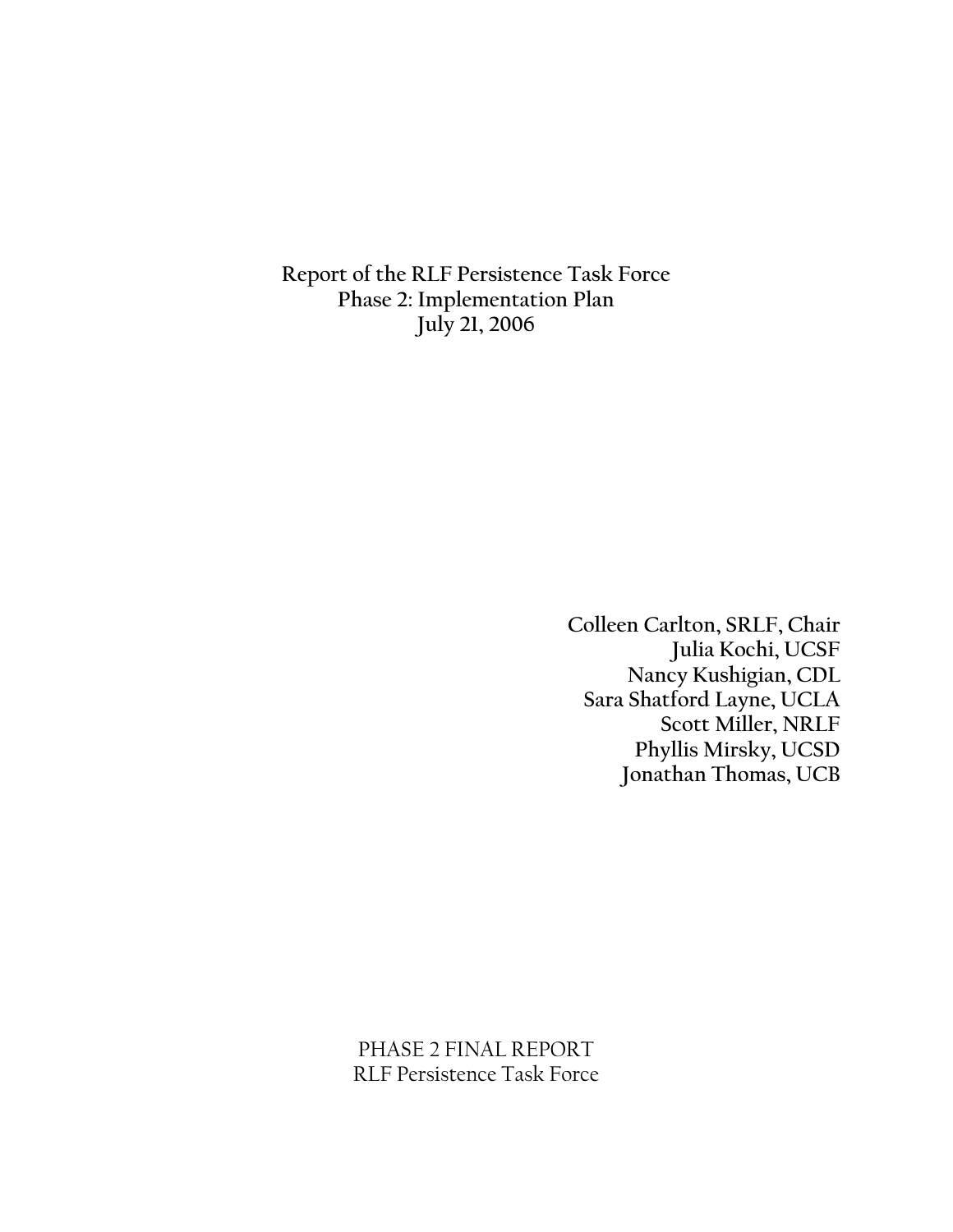# Table of Contents

| Section 1: Procedures and workflow                     |                                           |         |  |  |  |
|--------------------------------------------------------|-------------------------------------------|---------|--|--|--|
| Section 2: Specifications for systems/online records   |                                           |         |  |  |  |
| Section 3: Persistence – additional policy definitions |                                           |         |  |  |  |
|                                                        | Section 4: Additional fiscal resources    | Page 12 |  |  |  |
| Appendices                                             |                                           |         |  |  |  |
|                                                        | 1. Charge of the Task Force               | Page 13 |  |  |  |
|                                                        | 2. Persistence Task Force Status Report   | Page 16 |  |  |  |
| 3.                                                     | Persistence Policy Definitions            | Page 17 |  |  |  |
|                                                        | 4. Persistence Policy FAQs                | Page 19 |  |  |  |
|                                                        | 5. Guidelines for non-persistent deposits | Page 21 |  |  |  |
|                                                        | 6. Procedures for Recall                  | Page 22 |  |  |  |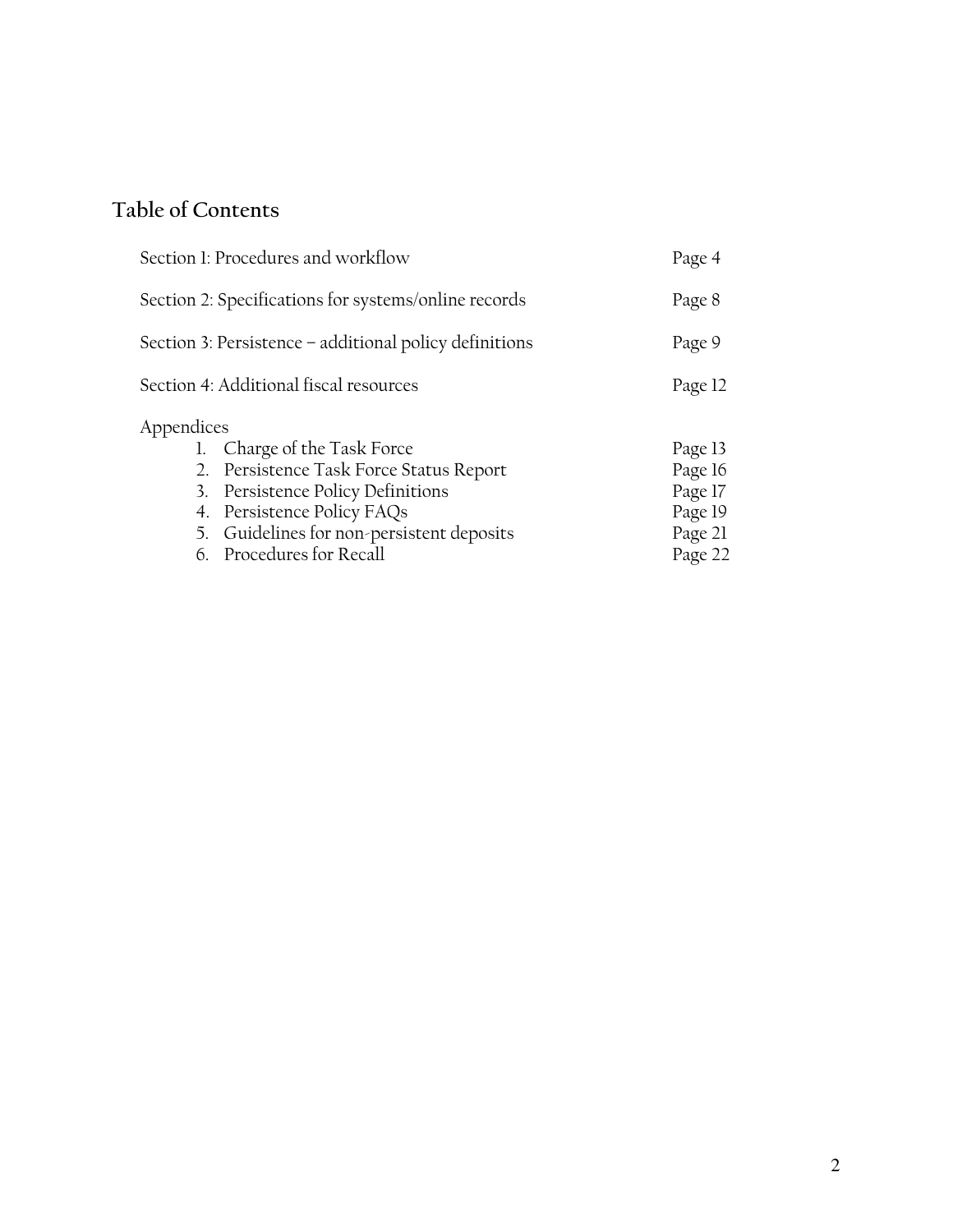## **RLF Persistence Task Force Phase 2 Final Report**

In response to our charge to develop the implementation plan for the UL policy on "Persistent Deposits in the UC Regional Library Facilities," the RLF Persistence Task Force Phase 2 has developed workflows and detailed policies that will enable the Regional Library Facilities to institute and manage the persistence policy. Included in this Final Report are appendices: 1) original and phase 2 charges to the Task Force; 2) Persistence Task Force Status Report (revised November 2005); 3) Persistence Policy Definitions based on the Phase 1 report; 4) Persistence Policy FAQ's; 5) Guidelines for Non-persistent Deposits; and 6) Procedures for Recall.

In the Task Force Status Report of July 2005 (revised November 2005), we had proposed an alternative implementation that makes persistence the rule rather than the exception. We also proposed that persistence be applied in a uniform manner to both serial and monographic deposits, with the exception being Special Collections deposits. During a nine-month window, campuses shall be given an opportunity to review existing RLF deposits to identify titles that will be non-persistent, and have those titles identified as such in the respective RLF records and in the Melvyl records.

At the April 2006 UL meeting, the Task Force's alternative implementation was approved, with an implementation date of September 1, 2006. The University Librarians also approved the nine-month window for non-persistent review, with the start date of April 6, 2006. Depositing libraries have until January 6, 2007 to submit titles that they wish marked as non-persistent.

Section 1 of this report contains procedures and workflow. The Persistence Task Force Phase 2 has developed procedures and workflow for the RLFs that we believe can be effectively and efficiently implemented with little variation between the two facilities. Any variations between the NRLF and SRLF workflows are strictly due to the differences between Gladis (UCB) and Voyager (UCLA) operating systems and how records from these systems are shared with the Melvyl catalog. Procedures have also been developed for recording the non-persistent status of pre-existing deposits, with guidelines to the campuses for identification and notification to the appropriate RLF. Section 2 of this report includes the specifications for systems/online updates of NRLF and SRLF records.

In the Status Report, the Task Force identified a number of additional policies that needed to be developed and articulated for persistence implementation. Included in Section 3, these additional policies are defined for circulation, special collections, affiliated library deposits, non-UC library deposits, recall, non-persistence, physical condition requirements, and replacements for lost or damaged items.

The Task Force was also asked to consider and identify any additional fiscal resources that may be necessary with Persistence implementation. While the Task Force acknowledges that concern, we believe that the revised persistence policy will result in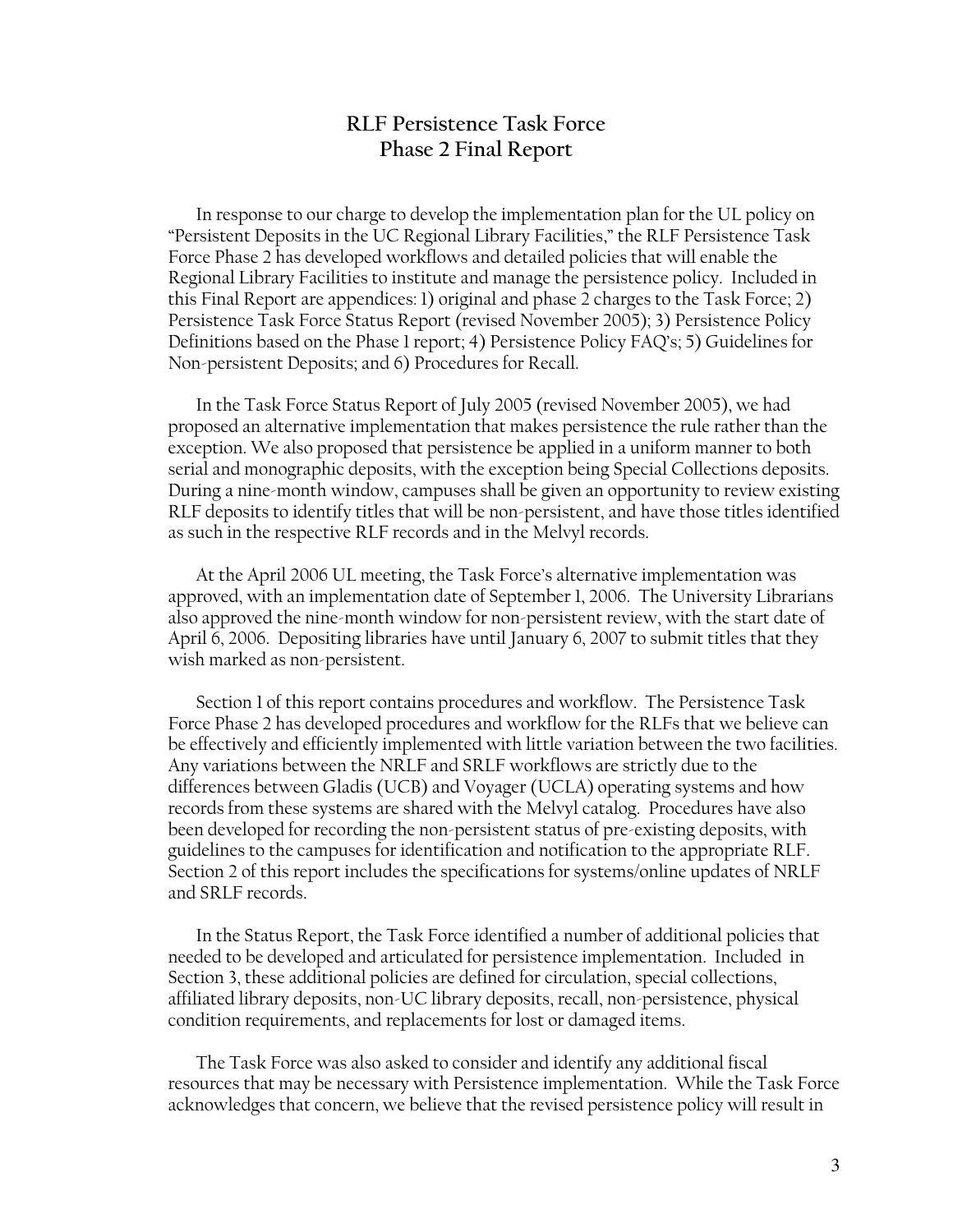significantly less impact to fiscal and staff resources. Depending upon the campuses' response to the nine-month review for non-persistent titles, the RLFs may or may not need to make significant changes to existing holdings records. Section 4 summarizes these fiscal uncertainties.

#### **SECTION 1:** Procedures and Workflow

#### $1.1$ **Persistent Deposits**

- $1.1.1$ As of September 1, 2006, all deposits to the RLFs will be persistent except for Special Collections. Persistent deposits cannot later be withdrawn from the RLF, but they may be recalled to the owning library for an indefinite period of time.
- $1.1.2$ Depositing libraries are required to pre-screen deposits for duplication prior to shipment by searching Gladis for NRLF holdings, or by searching the UCLA Library Catalog for SRLF holdings. A preliminary search of Melvyl will confirm if the title already exists at the RLF, but Gladis and the UCLA Library Catalog must be consulted for more detailed holdings.
- 1.1.2a Special Collections are exempted from the non-duplication rule, and a special collections copy may be deposited when there is an existing circulating copy at the RLF. Campuses may send a circulating copy of a title if there is a pre-existing Special Collections copy at the RLF.
- $1.1.3$ For serial titles and for multiple-volume monographic titles that are already at the RLF, campuses may deposit any volumes that are not already at the RLF.
- $1.1.4$ Deposits at the RLF are considered to be in good condition unless otherwise noted in the RLF record. However, if a campus has a duplicate copy in good condition, and if they are concerned that the RLF copy is incomplete or damaged, they may ask for a condition check by RLF staff before discarding their campus copy.
- $1.1.5$ Persistent deposits must have one of two circulation statuses:
- 1.1.5a Circulate without restriction (Circulating): Items may be loaned by the RLF to any UC library, and subsequently may be checked out to eligible UC borrowers following local circulation policies. Items may be used on-site at the RLF and may be checked out from the RLF to eligible UC borrowers who present a valid UC Library card. Items may be loaned via ILL to non-UC libraries, either directly from the RLF or from a campus ILL center. Existing standard ILL loan periods will apply.
- 1.1.5b Building Use Only: Items may be loaned by the RLF to any UC library, but must be used only within the library. Items may be used on-site at the RLF, but may not be checked out from the RLF. Building Use Only items are not available for ILL loan to non-UC libraries.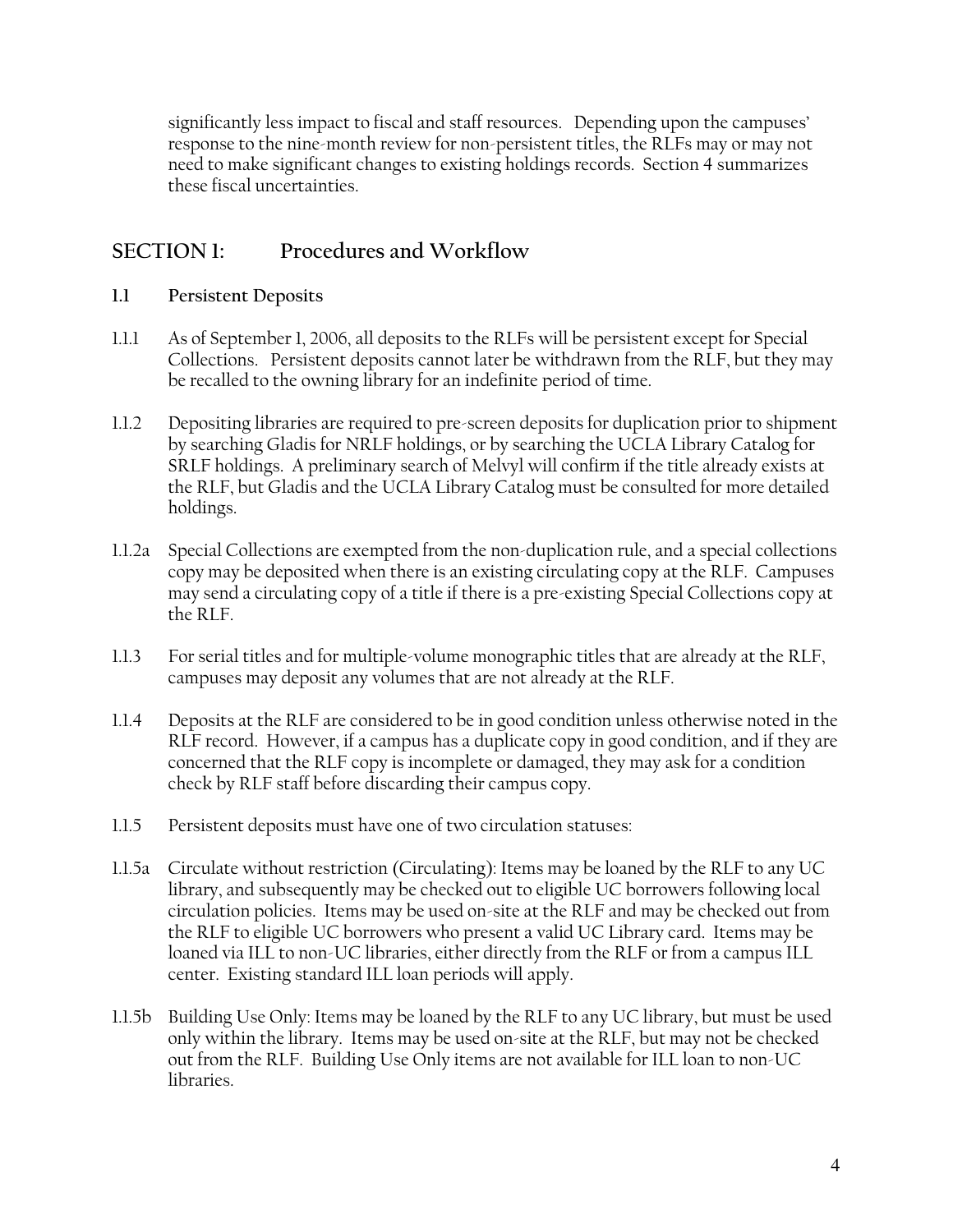- $1.1.6$ Unless otherwise specified by the depositing library, persistent deposits will be given a circulation status of "Circulating".
- $1.1.7$ Persistent deposits may not have restricted circulation to the owning library only. NRLF "limited circulation", wherein titles can be used only at the owning library or on-site at the NRLF, is not permitted for persistent deposits. Starting September 1, 2006, as persistent "limited circulation" items circulate from NRLF, the owning library will review the material and reassign it a valid circulation status (i.e., "Circulating" or "Building Use Only"). NRLF will make the necessary record changes.
- Persistent deposits will be processed to show their shelving location at NRLF or SRLF,  $1.1.8$ and they will be given the "Circulating" or "Building Use Only" circulation status. The RLF local record will contain the owning library information. The RLF barcode label will be attached to the outside of the item and recorded in the online record. Items will not be physically labeled "persistent", nor will their records contain any sort of note or designation identifying them as persistent.

#### $1.2$ Non-Persistent Deposits

- $1.2.1$ Campuses will be given a nine-month period in which to review existing RLF deposits and identify select titles as "non-persistent". The review period began on April 6, 2006 and concludes on January 6, 2007. Non-persistent titles may later be withdrawn from the RLF for permanent return to the owning library. Non-persistence shall be assigned at the title level.
- 1.2.1a Deposits to the RLF made after September 1, 2006 cannot be designated as nonpersistent.
- 1.2.1b For serial titles or monographic sets where more than one campus has contributed holdings at the RLF, titles may not be designated as non-persistent.
- $1.2.2$ The campus is responsible for providing the RLF with specific information regarding the titles they wish to be designated "non-persistent".
- 1.2.2a For large groups of material, a general description of the group (for example, by call number range, format type, circulation status, and/or owning library) is required. Campuses must work directly with the RLF Director or Operations Manager to provide the specifications necessary to identify records in Gladis or Voyager.
- 1.2.2b For individual titles, campuses must provide the RLF with Excel spreadsheets containing the following information:
	- Gladis or Voyager bibliographic record number
	- Title from the 245 field or call number
	- Owning library
	- Preferred circulation status
- $1.2.3$ Non-persistent titles may have one of three circulation statuses: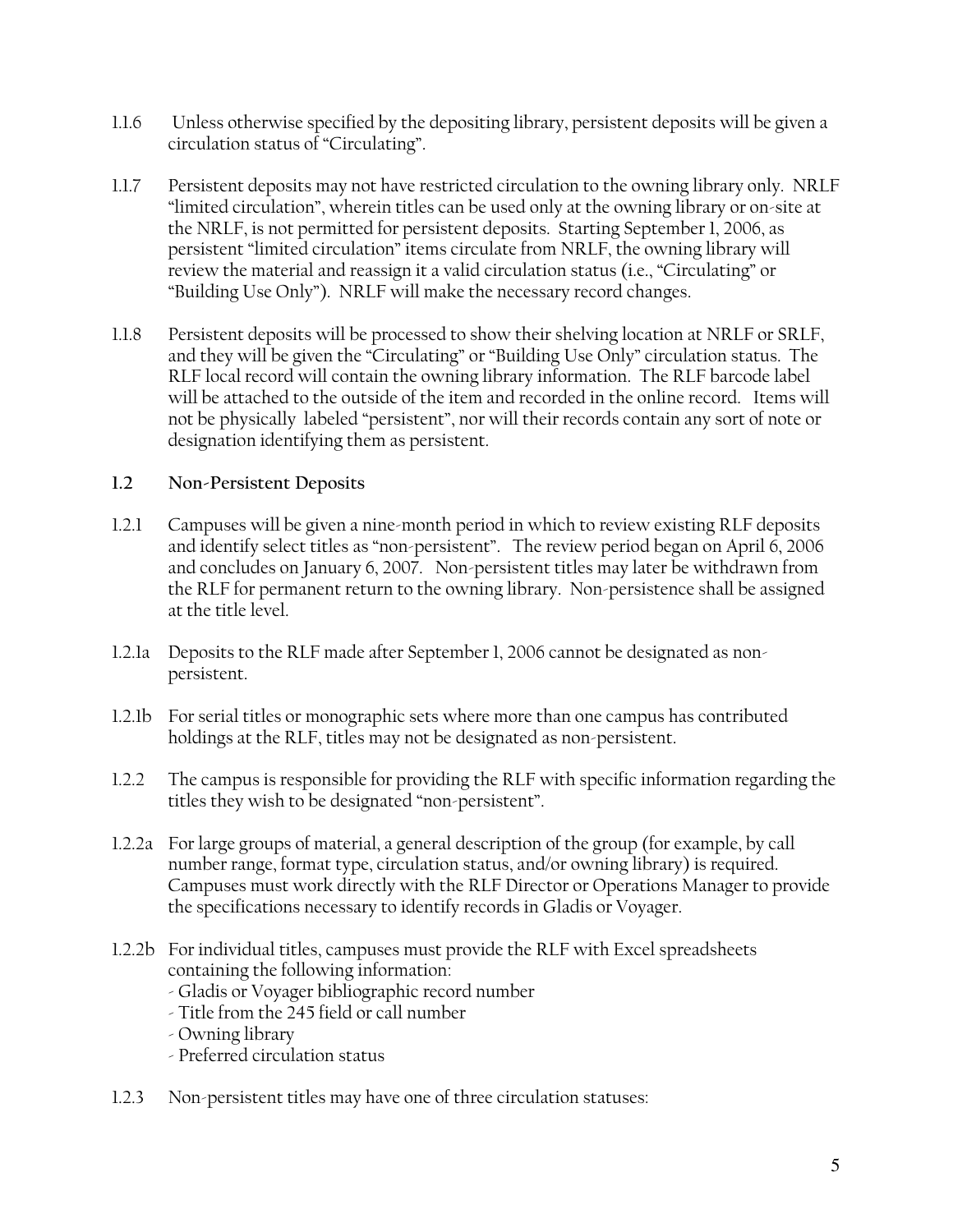- 1.2.3a Circulate without restriction (Circulating): Items may be loaned by the RLF to any UC library, and subsequently may be checked out to eligible UC borrowers following local circulation policies. Items may be used on-site at the RLF and may be checked out from the RLF to eligible UC borrowers who present a valid UC Library card. Items may be loaned via ILL to non-UC libraries, either directly from the RLF or from a campus ILL center. Existing standard ILL loan periods will apply.
- 1.2.3b Building Use Only: Items may be loaned by the RLF to any UC library, but must be used only within the library. Items may be used on-site at the RLF, but may not be checked out from the RLF. Items are not available for ILL loan to non-UC libraries.
- 1.2.3c Non-circulating: Items may be requested only by the owning library. Ordinarily items may not be used on site at the RLF. Items may not be checked out from the RLF.
- $1.2.4$ Upon receipt of the Excel reports, RLF staff will identify the non-persistent titles in Gladis or Voyager. In Gladis, a note will be added to read "NRLF - On Deposit." In Voyager, the SRLF location name will be changed to read "SRLF  $-$  On Deposit." These notes/location names will display in the UCB OPAC/Gladis, in the UCLA Library OPAC/Voyager, and in Melvyl. The non-persistent designation will appear in Melvyl as "SRLF - On Deposit" and "NRLF - On Deposit" in the "Notes" column. UCD, UCSF, and UCSC must add the "NRLF - On Deposit" note to their local records for loading and displaying in Melvyl. When loaded to Melvyl, the note should appear in the "Notes" column when Details/Locations are displayed. By displaying the "NRLF/SRLF - On Deposit" notes in the catalogs, library staff will easily find the non-persistent titles while they are searching for duplicate deposits.
- 1.2.4a We have purposely avoided using the phrase "non-persistent" in the RLF OPAC displays because we feel the phrase will be confusing and/or meaningless to staff and users.
- $1.2.5$ RLF staff will not physically mark or label the non-persistent deposits. RLF staff will change the circulation status in the online record if the campus has requested a change.
- $1.2.6$ Post-implementation deposits: As campuses select materials for deposit, they are required to pre-screen deposits for duplication, prior to shipment, by searching Melvyl and Gladis for NRLF holdings, or by searching the UCLA Library Catalog for SRLF holdings. If they find a non-persistent copy on deposit at the RLF, they may send their copy as a persistent deposit, provided it is in good physical condition. The campus should include a screen print from Melvyl, Gladis, or Voyager with the "NRLF – On Deposit" or "SRLF - On Deposit" record along with the item.
- $1.2.7$ Upon receipt at the RLF, the new persistent deposit will replace the existing nonpersistent deposit. Processing procedures include the following: - Check RLF online record to confirm that the existing copy is non-persistent and not Special Collections

- Pull non-persistent copy from the stacks and confirm that they are an exact match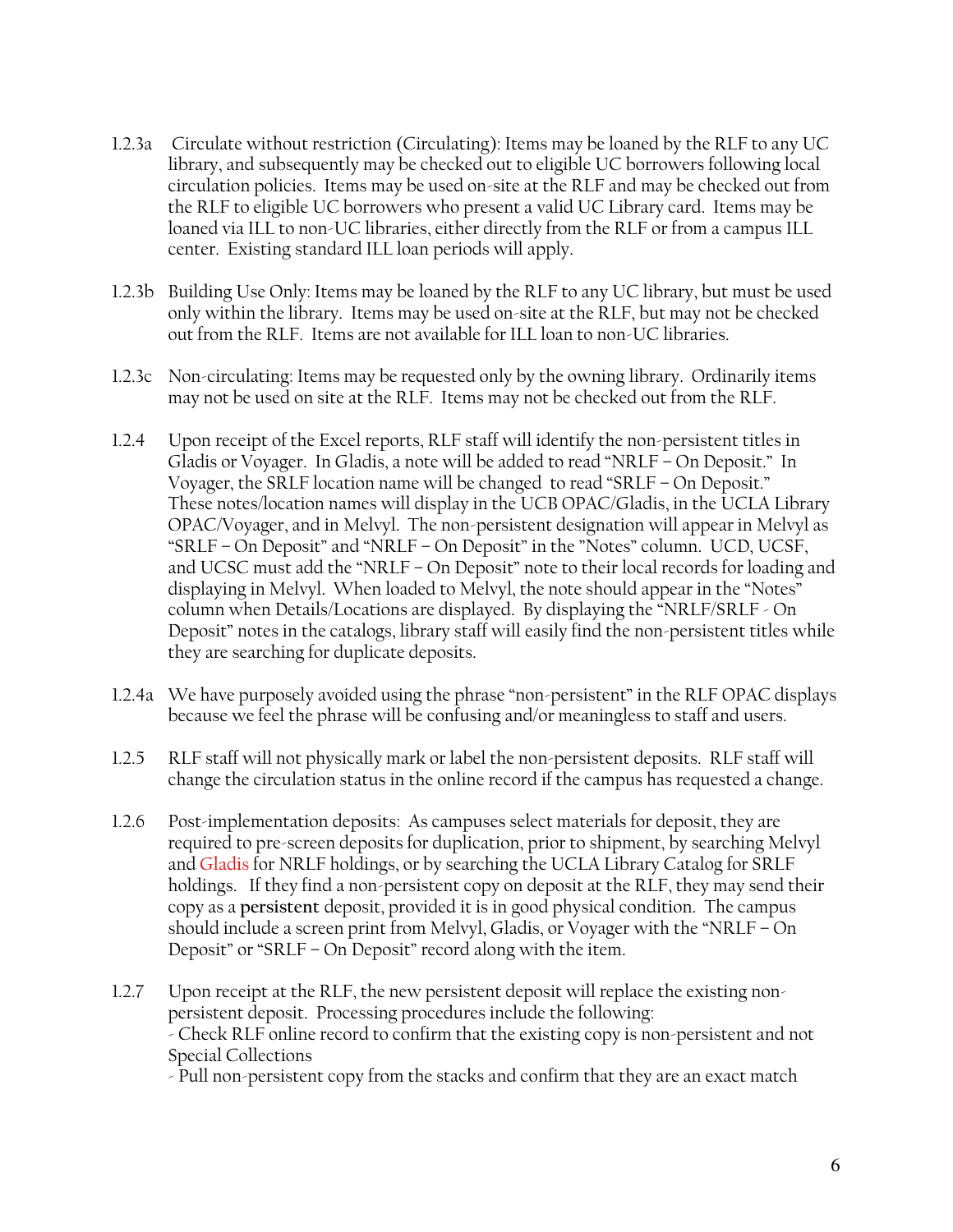(if not a match, the new deposit will be processed and the non-persistent copy will remain)

- Compare physical condition and accept new incoming deposit if condition is good - Mark non-persistent item as withdrawn and remove item barcode label and any other **RLF** stickers

- At NRLF, remove the "NRLF – On Deposit" note from the record. At SRLF, change location code from "SRLF - On Deposit" to the generic SRLF location code. These changes remove the "non-persistent" designation from the RLF records and, when loaded to Melvyl, remove the "non-persistent" designation from the Melvyl records (except for titles belonging to UCD, UCSF, or UCSC).

- Change online item record to reflect correct owning library; update circulation status if necessary. (At NRLF, may need to key an entirely new inventory control record.) - Attach barcode label to new incoming deposit and shelve the item

- Return non-persistent item to the original owning library. (UCD, UCSF, and UCSC must remove the "non-persistent" designation from their local records so that the Melvyl records will be updated to remove the "non-persistent" notes.)

- RLF statistics will be recorded to reflect 1) an item added, and 2) an item deaccessioned.

 $1.2.8$ Upon return of the non-persistent item to the original owning campus, the campus may choose to withdraw the item and record the action as an "item withdrawn in lieu of storage at NRLF or SRLF", or they may choose to return the item to their on-campus collections. The record in the local campus system should be updated accordingly.

## 1.3 Exceptions to Persistence Policy

- The following types of deposits are exempt from the persistence policy:  $1.3.1$ 
	- Special Collections, as designated by the campus upon deposit to the RLF
	- > Non-UC Library deposits, pending action from the Shared Library Facilities Board
	- Temporary deposits, such as collections that are relocated to the RLF for short-term storage during campus renovation and building expansion projects
- Such deposits must be clearly identified by the campus or non-UC library, following the  $1.3.2$ existing RLF operating guidelines
- $1.3.3$ Special Collections and non-UC deposits are identified in Melvyl and in the RLF local system by the use of distinct RLF location codes or other public notes.
- Processing procedures and access services for Special Collections and non-UC Library  $1.3.4$ deposits continue to follow existing RLF operating guidelines.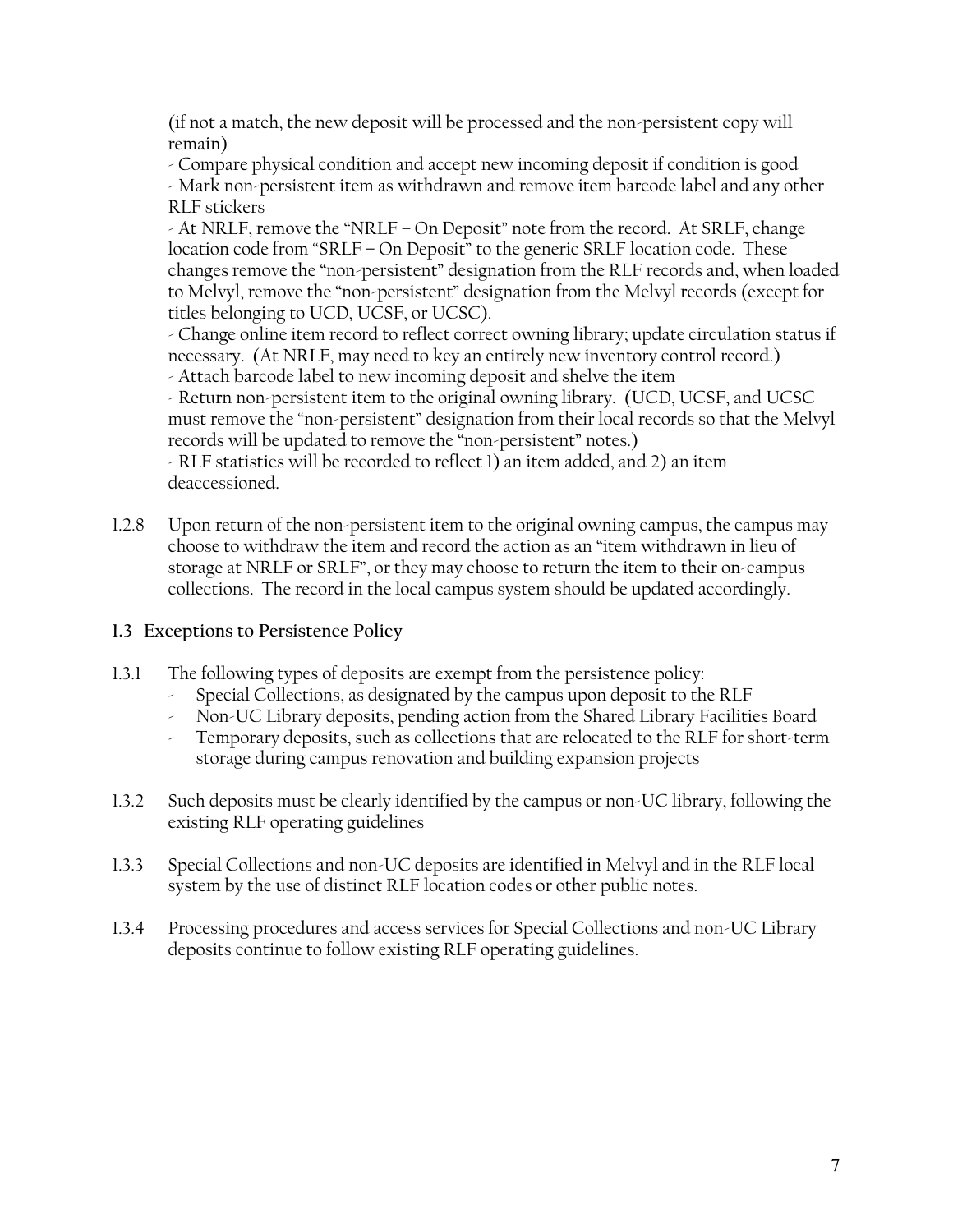## SECTION 2: Specifications for systems/online records

- In implementing the Persistence Policy, NRLF will perform three functions affecting  $2.1$ records in Gladis and/or Melvyl. NRLF will enter notes or codes online to identify: (1) non-persistent titles; (2) items recalled to campus libraries; and (3) items with the new Building Use Only circulation status.
- Identifying non-persistent titles: NRLF will add the shelving note "NRLF  $-$  On Deposit" 2.1.1 in the Gladis record of each title. The note will display in both telnet Gladis and in Pathfinder. For UCB titles, the updated Gladis records will load to Melvyl where the shelving note will appear in the "Notes" column when Details/Locations are displayed. For UCD, UCSF, and UCSC titles, those campuses will add the "NRLF - On Deposit" note to their local records for loading and displaying in Melvyl. When loaded to Melvyl, the note should appear in the "Notes" column when Details/Locations are displayed.
- 2.1.1a If NRLF receives campus requests to mark large groups of materials with the nonpersistent identifier, some Gladis programming will be necessary to record these changes in a system-driven batch mode. At this time we do not know if such requests will be submitted during the nine-month review period.
- Identifying items recalled to campus libraries: NRLF will add the shelving note "NRLF - $2.1.2$ On Recall to [Campus] [Date]; shelved at [Library]" in the Gladis record of each title. If only a portion of a multi-item title is recalled, those items will be specified in the note. The note will display in both telnet Gladis and in Pathfinder. For UCB titles, the updated Gladis records will load to Melvyl where the shelving note will appear in the "Notes" column when Details/Locations are displayed. For UCD, UCSF, and UCSC titles, those campuses will add the "NRLF - On Recall..." note to their local records for loading and displaying in Melvyl. When loaded to Melvyl, the note should appear in the "Notes" column when Details/Locations are displayed.
- $2.1.3$ Identifying Building Use Only items: NRLF's circulation procedures will not change from current practice. However, since the "Building Use Only" circulation status is currently not used at NRLF, some reprogramming of Gladis will be necessary before this status can be assigned to deposited items.
- $2.2$ In implementing the Persistence Policy, SRLF will perform three functions affecting records in Voyager and Melvyl. SRLF will: (1) identify non-persistent titles; (2) identify items recalled to campus libraries; and (3) circulate both persistent and non-persistent items.
- Identifying non-persistent titles: in order to implement the Persistence Policy, SRLF will  $2.2.1$ need two minor programming changes in the Voyager and Melvyl location tables.
- 2.2.1a SRLF will need a new location code in Voyager that will identify the non-persistent titles. With this new code, the UCLA OPAC display for non-persistent titles will read "SRLF - On Deposit".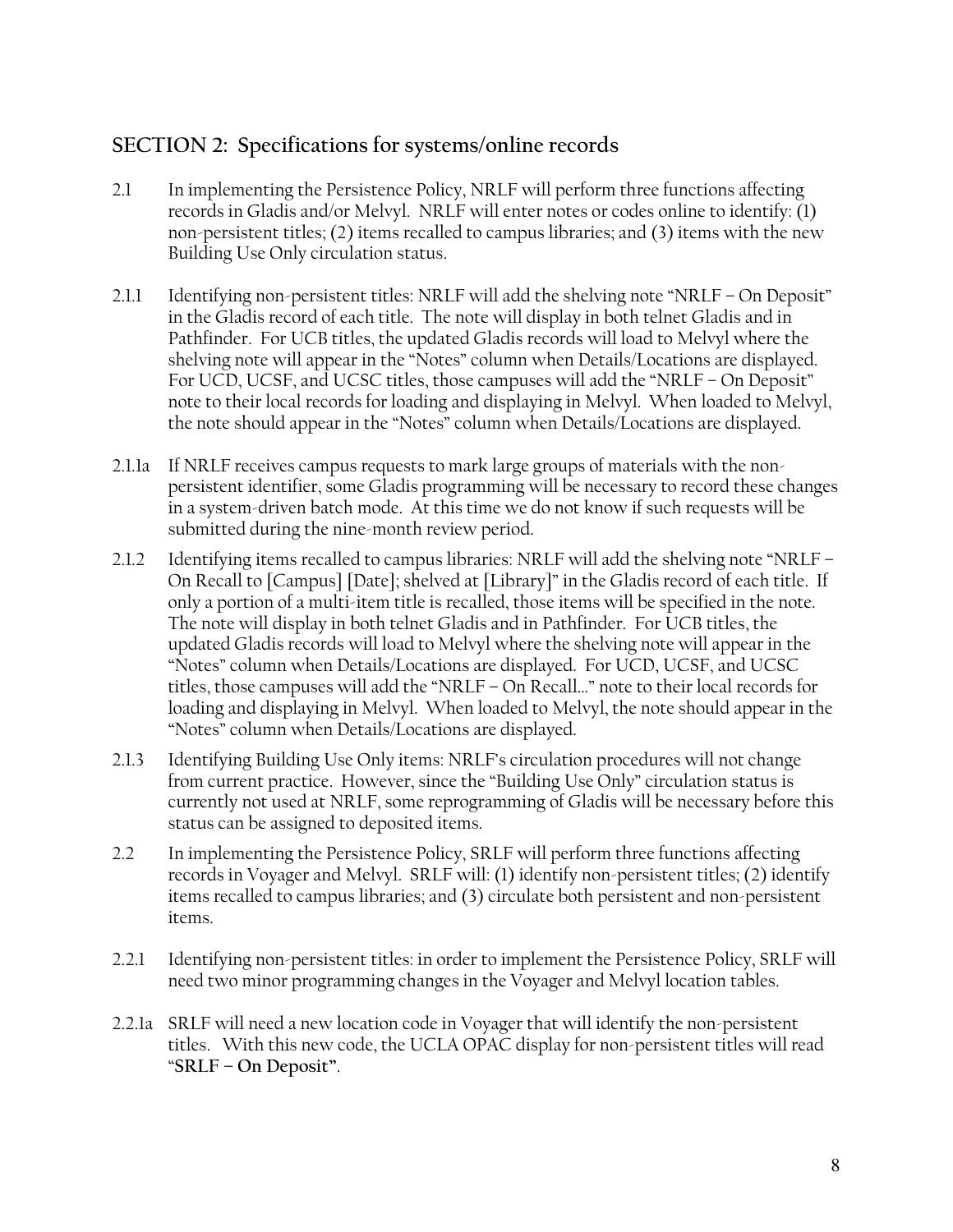- 2.2.1b The new SRLF location code for non-persistent titles will also need to be added to the Melvyl location tables. When loaded into Melvyl, "SRLF - On Deposit" will appear in the "Notes" column when Details/Locations are displayed.
- 2.2.2 If SRLF receives campus requests to mark large groups of materials with the nonpersistent identifier, we may potentially need further Voyager programming to record these changes in a system-driven batch mode. At this time we do not know if such requests will be submitted during the nine-month review period.
- 2.2.3 Circulating persistent and non-persistent items: SRLF's circulation procedures will not change from current practice.
- $2.3$ Recall Requests: Campuses will have the option of recalling persistent items back to the owning library for an indefinite period. The RLFs will need a new mechanism for this type of request, preferably an online form that is available from the NRLF and SRLF websites. Support from library systems staff at UC Berkeley and UCLA will be needed for the design and development of this application, but once tested and available little or no continuing technical support is expected.

# SECTION 3: Persistence - Additional Policy Definitions

For consistency in the implementation and management of the persistence policy, the following policy definitions have been written to provide further details on persistent deposit requirements.

 $3.1$ Special Collections. Because of the expansive variety and specialization of UC Special Collection libraries, identification of special collections materials is the responsibility of the depositing libraries. Special collections may include but are not limited to rare books, manuscripts, photographic archives, music and sound recordings, archival copies of University dissertations and master's theses, map collections, preservation copies of microfilm, and motion picture film and video collections. All special collection deposits to the RLFs are shelved in separate storage areas with additional security measures and limited staff access.

Special collections deposits are exempt from the persistence policy and the nonduplication policy.

- $3.2$ UC Affiliated Libraries. Deposits from UC affiliated libraries are included under the persistence policy, and must meet the circulation requirements for persistence. Special collections deposits from affiliated libraries must be identified as such upon deposit, and are exempt from the persistence policy.
- $3.3$ Non-UC Library Deposits. Non-UC library deposits are exempt from the persistence policy, pending action by the Shared Library Facilities Board.
- $3.4$ Circulation Requirements. Persistent deposits have one of two circulation statuses: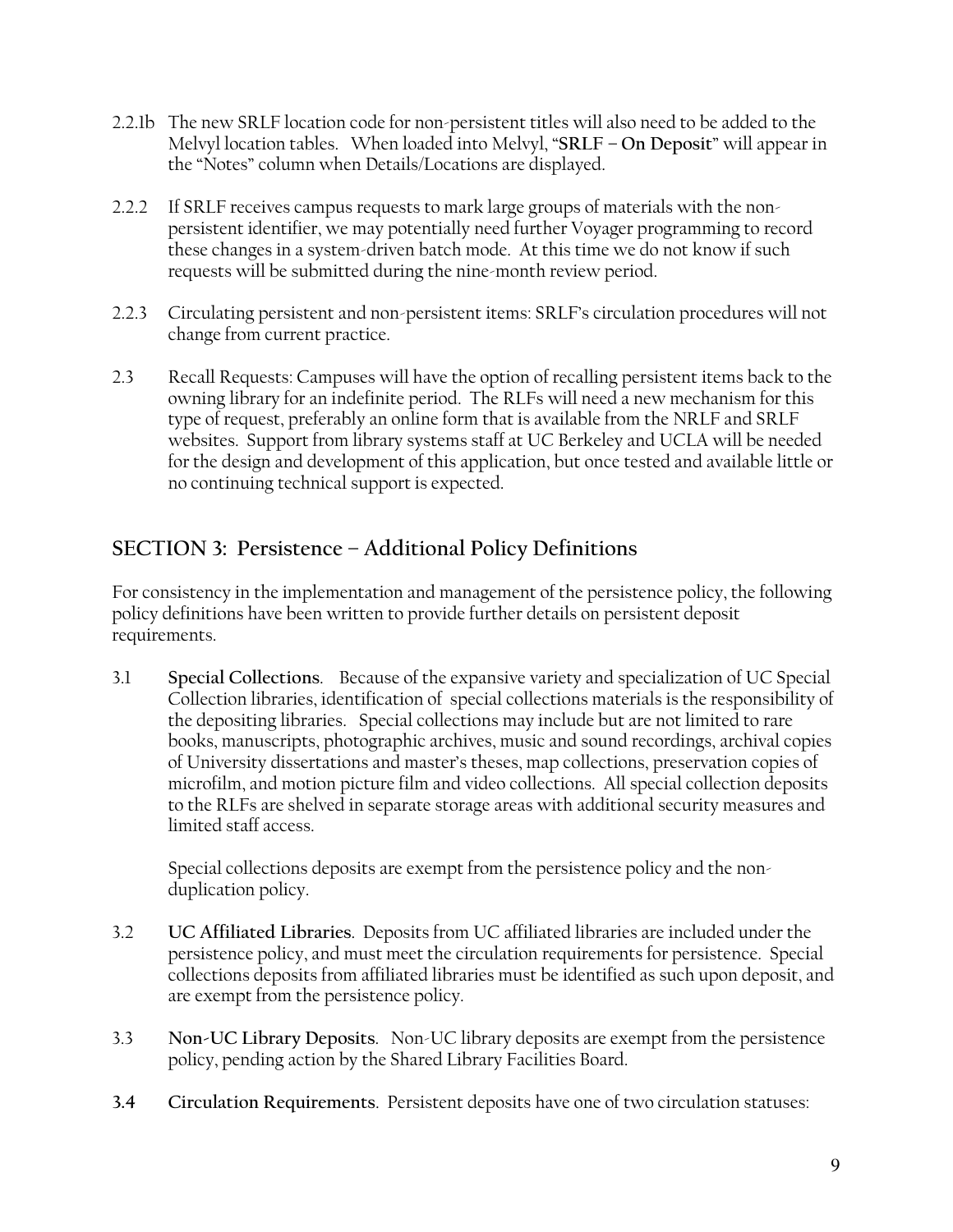- Circulate without restriction (Circulating): Items may be loaned by the RLF to any UC  $3.4.1$ library, and subsequently may be checked out to eligible UC borrowers following local circulation policies. Items may be used on-site at the RLF and may be checked out from the RLF to eligible UC borrowers who present a valid UC library card. Items may be loaned via ILL to non-UC libraries, either directly from the RLF or from a campus ILL center. Existing standard ILL loan periods will apply.
- $3.4.2$ Building Use Only: Items may be loaned by the RLF to any UC library, but must be used only within the library. Items may be used on-site at the RLF, but may not be checked out from the RLF. Building Use Only items are not available for ILL loan to non-UC libraries.
- Non-circulating deposits cannot be designated as Persistent.  $3.4.3$
- 3.5 Identification of Non-Persistent Titles. Non-persistent deposits are those titles that were deposited at the RLF prior to September 1, 2006, and were designated by the depositing campus as non-persistent between April 6, 2006, and January 6, 2007. Nonpersistence is not an option for deposits made after August 31, 2006. All non-persistent titles will be identified with the phrase "On Deposit" in Gladis (for NRLF non-persistent titles), in Voyager (for SRLF non-persistent titles), and in Melvyl (for both NRLF and SRLF non-persistent titles). The phrase "NRLF – On Deposit" or "SRLF – On Deposit" will display in the UCB and UCLA OPACs and in Melvyl. Library staff who are searching for titles with the non-persistent status may use Melvyl and either Gladis or Voyager for this information.
- 3.6 Recall Policy and Obligations for Access. Recall is the return of a persistent item previously deposited in an RLF to the depositing campus' library collection for an indefinite period. Depositing libraries will have an occasional need to recall one or more of their own persistent items from an RLF for long-term housing on campus. Even when shelved on campus, recalled items will remain accessioned in the RLF on-line catalog and will retain their persistent status. The depositing library is obligated to maintain recalled items for use by any qualified UC borrower. If requested via interlibrary borrowing by another UC campus, the depositing library will provide access to the recalled items in accordance with the applicable RLF access and loan policies; i.e., access provisions will be the same as if the recalled items remained on deposit in the RLF. In most other ways, the depositing library may use recalled items as they would any other items in their circulating campus collections. Recalled items may be put on reserve, both by the depositing library and by other UC libraries (per the UC Intercampus ILL Code pertaining to RLF circulating materials). However, the depositing library may not withdraw recalled items from their campus collection. Once a recalled item is no longer needed on campus, it must be returned to the RLF as a persistent item.

The Melvyl and RLF online records for recall items will be updated to show that the item has been recalled.

Examples of the UCB or UCLA OPAC displays: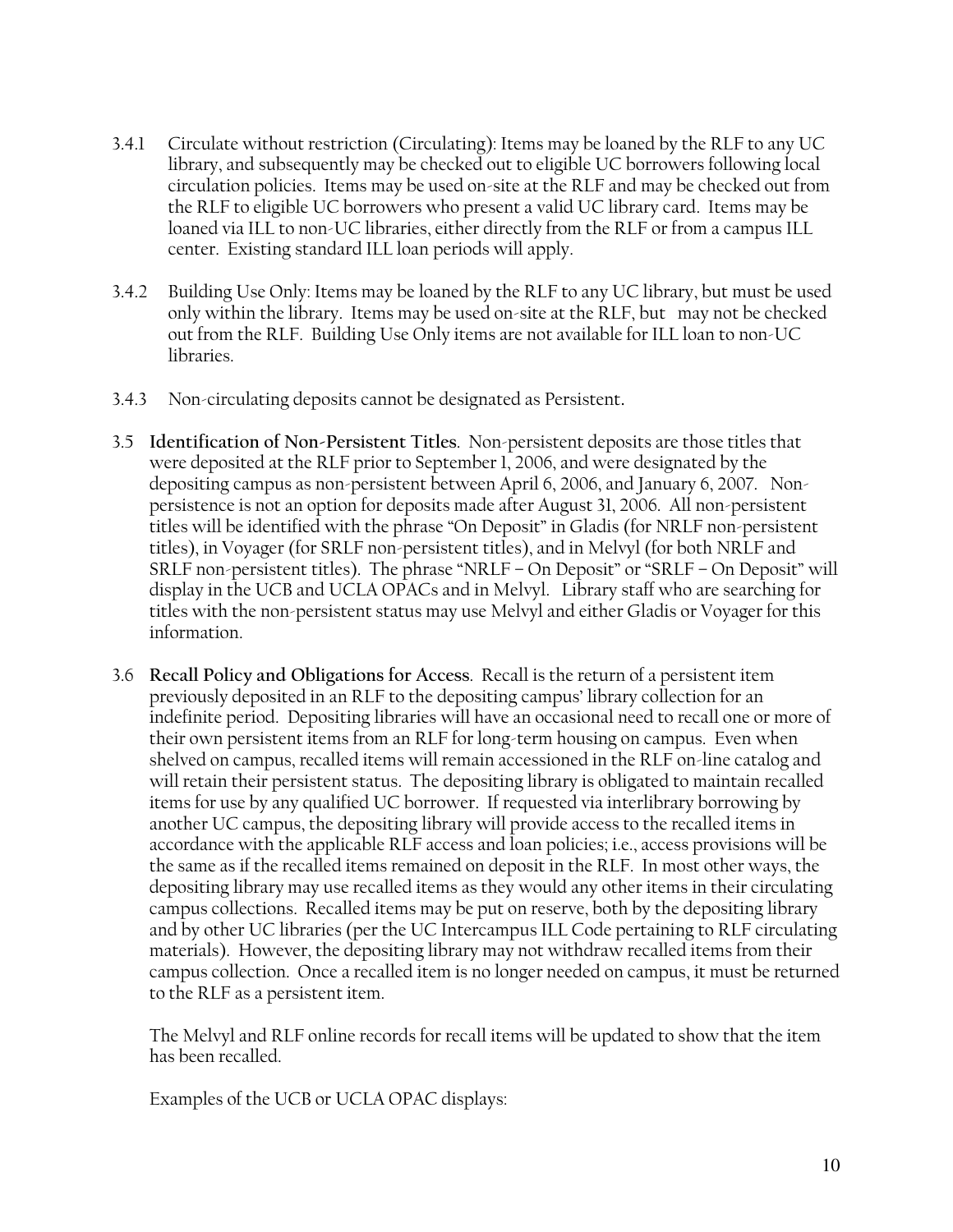NRLF - On Recall to UCB 02/01/07; shelved in MAIN SRLF - On recall to UCSB Library 02/01/07

Examples of the Melvyl displays:

| Location: NRLF |  | Notes: On recall to UCB 02/01/07; shelved in Main |
|----------------|--|---------------------------------------------------|
| Location: SRLF |  | Notes: On recall to UCSB Library 02/01/07         |

For titles recalled to UCD, UCSF, or UCSC, those campuses will add the "On recall to..." note to their local records for loading and displaying in Melvyl. When loaded to Melvyl, the note should appear in the "Notes" column when Details/Locations are displayed.

3.7 RLF Physical Condition Requirements. All deposits to the RLFs are required to meet minimal physical condition criteria. Materials must be in good, shelf-worthy condition. Incoming deposits must not have obvious damage such as disintegrating leather covers, missing text block, mold, or other infestation. Fragile items with loose covers or pages that are too brittle for repair or rebinding should be enclosed in preservation-quality boxes or acid-free envelopes that are appropriately sized to fit the dimensions of the item. Under certain circumstances, fragile items may be tied with acid-free ribbon or cloth tape.

The RLFs will include information in the RLF item records for the following conditions: . Brittle

. Damaged

. Issues missing (when this information is provided by the depositing library)

- 3.8 Replacement Policy for Lost and Damaged Items. If a persistent item is lost or damaged, the library whose user lost or damaged the item will make a good faith effort to repair or replace the item.
- $3.8.1$ For a persistent item loaned from the RLF to a non-owning UC campus library, the borrowing library will make a good faith effort to replace the lost item. If unable to do so, the RLF will bill the borrowing library for replacement and the owning library will replace the item if possible.
- For a persistent item loaned from the RLF to an owning UC campus library, the owning  $3.8.2$ library will replace the lost item if possible.
- $3.8.3$ For a persistent item loaned from the RLF directly to an eligible borrower (holder of a valid UC library borrowing card), the RLF will bill the user directly, and the owning library will replace the item if possible.
- For a persistent item loaned via ILL from the RLF directly to a non-UC Library, the  $3.8.4$ borrowing library will make a good faith effort to replace the lost item. If unable to do so, the RLF will bill the borrowing library for replacement and the owning library will replace the item if possible.
- $3.8.5$ For a persistent item discovered to be damaged after circulation, the RLF will send the item to the owning library for repair or replacement consideration.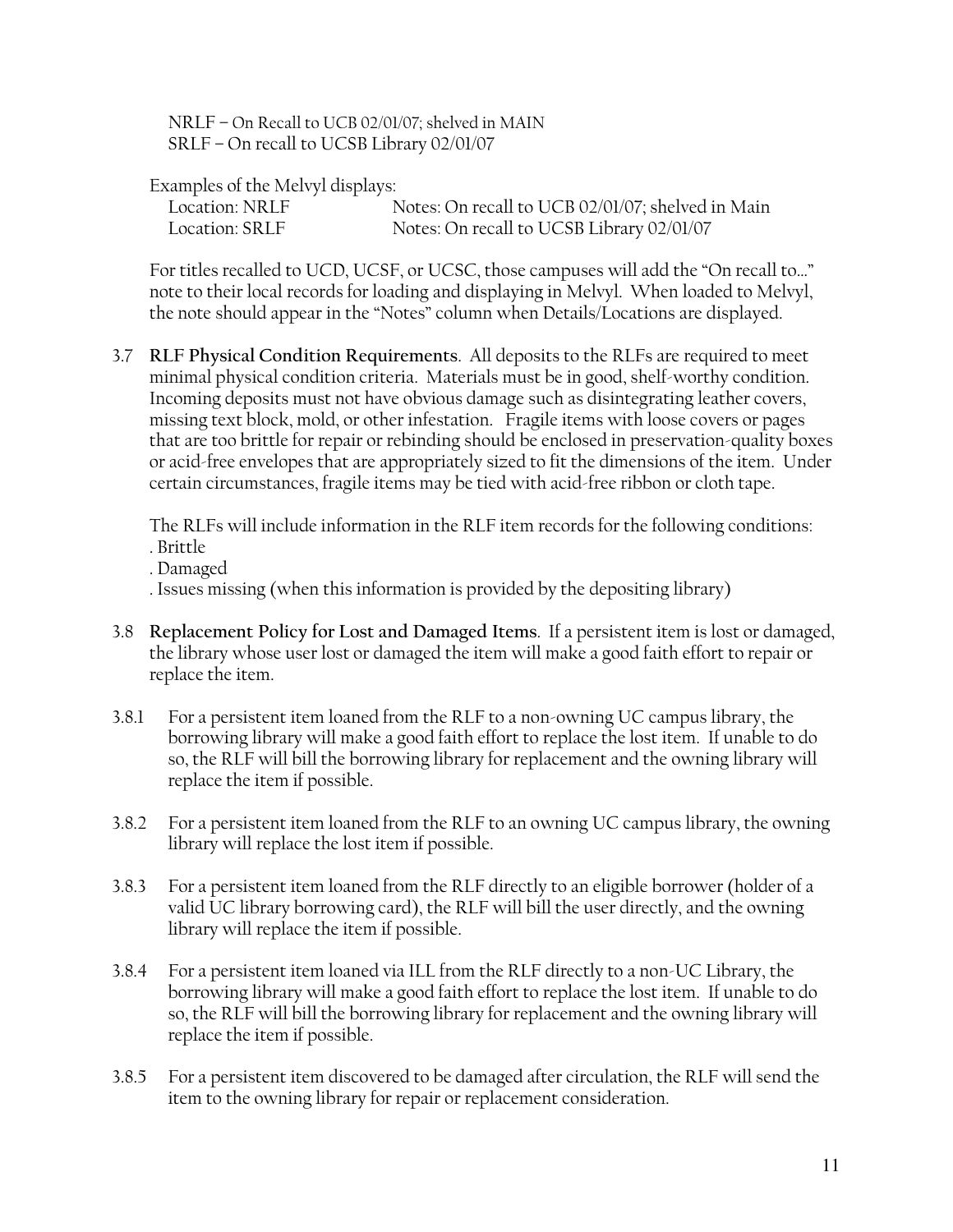#### $SECTION 4:$ Additional fiscal resources

Pending feedback on campus selections of non-persistent titles, it is impossible at this time to estimate what additional implementation and processing costs there may be. They would include:

- RLF and campus costs to add the "non-persistent" identifier to RLF OPAC and Melvyl  $\bullet$ records (Section 1.2.4; Sections 2.1 and 2.2);
- RLF cost to replace existing non-persistent titles with persistent copies offered for deposit by other libraries (Section 1.2.7).

Independent of the number of non-persistent titles identified by the campuses, there will be a cost to the RLFs to check the condition of existing deposits at the request of libraries considering withdrawal of their own duplicate copies (Section 1.1.4). The number of such requests cannot be estimated at this time.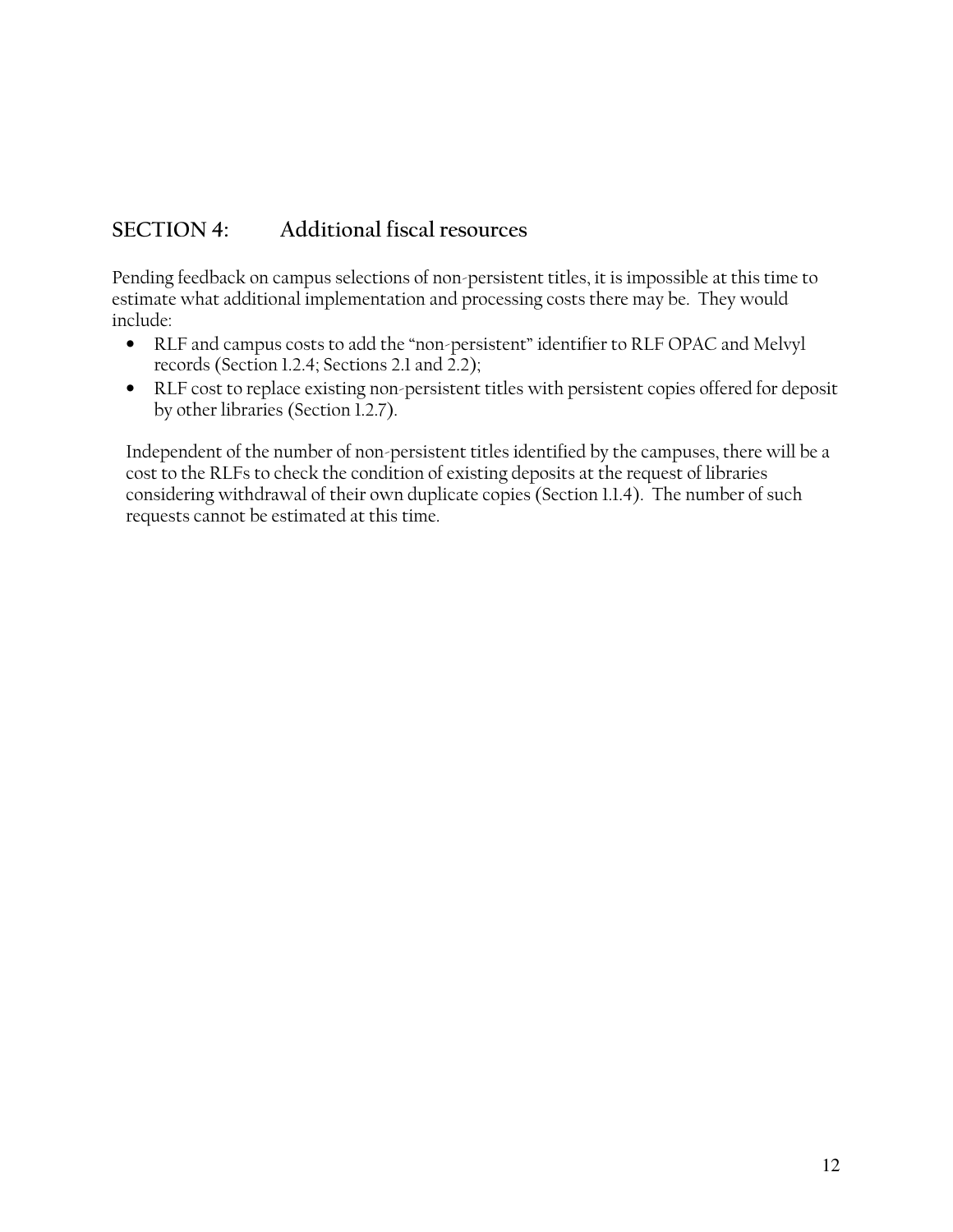# APPENDIX 1: Charge to the Task Force

December 18, 2004

To: Claire Bellanti (Chair, SRLF), Julia Kochi (UCSF), Nancy Kushigian (SLP), Gail McClenney (UCSB), Scott Miller (NRLF), Phyllis Mirsky (UCSD), Sara Shatford Layne (UCLA)

From: Bernie Hurley, SOPAG Chair

## **Re: Charge to the RLF Persistence Task Force**

The University Librarians have adopted a new policy entitled, "**Persistent Deposits in the UC Regional Library Facilities,**" which can be found at:

http://libraries.universityofcalifornia.edu/planning/RLF\_Persistence\_Policy.pdf. This policy creates a new class of persistent deposits that will "give all UC campus libraries the assurance that they can withdraw duplicates of deposited items from their campus collections and rely with confidence on access to the copies deposited in the RLFs, and to provide public documentation of the relevant policies and procedures."

SOPAG is creating the RLF Persistence Task Force to develop an implementation plan for this policy. It is especially important that any implementation be efficient for the staff that must identify duplicates and mark records for partner libraries. Your task force charge has been developed in two parts. The first is an overall planning process to develop a framework that addresses the general workflow and impact on bibliographers, technical service, RLF staff, etc. SOPAG will review this framework and when approved, launch the second phase of your charge – to develop more detailed policies, procedures, costs, etc.

## **The charge for Phase 1 is to:**

## **1) Create a framework for implementation;**

Identify general workflow and responsibilities to: check for duplication with an existing RLF deposit; determine the conditions under which the owning library is willing to partner; identify what system(s) will be used to mark the RLF deposit for a partner library; develop an overview of who will do the marking and how; ensure a physical copy in adequate condition is retained; etc.

## **2) Recommend additional policies that support the procedures;**

Identify policies that may need to be developed, as opposed to developing the policy at this point. For example, a policy to determine the RLF deposit is in adequate condition may be required.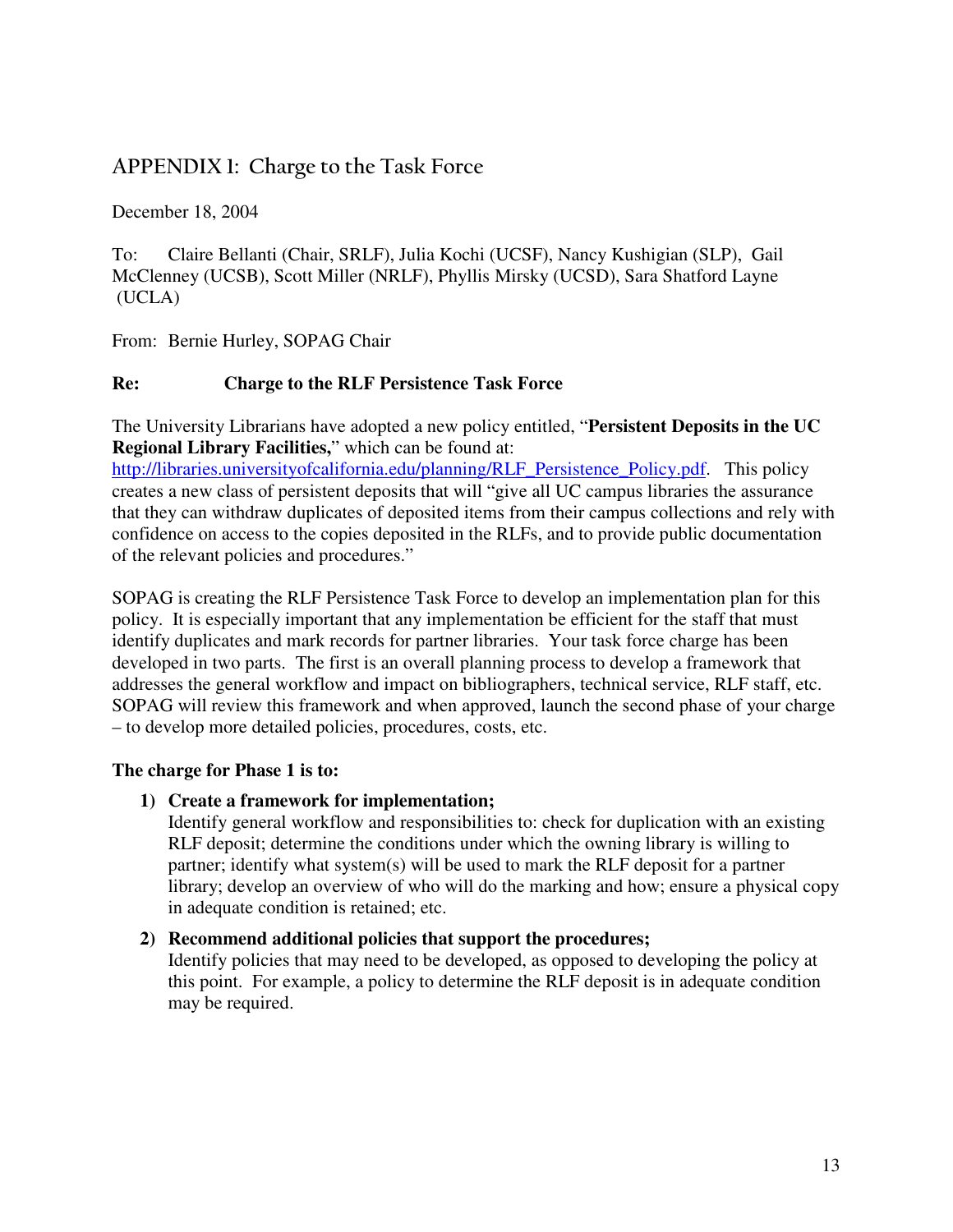- **3) Identify major barriers to efficient implementation, if any; and** These may include missing systems support, costs, provisions of the ULs policies that are difficult to implement, etc.
- **4) Prepare a status report for SOPAG**

SOPAG will meet with the Chair of your Task Force to discuss and if needed, amend the plan. Other UC groups that need to be consulted will also be identified at this time. The second phase of your charge will begin once the plan is approved. **In Phase 2 you will be charged to:**

- **5) Develop detailed procedures, including workflows;**
- **6) Provide more detail to the additional policies approved in Phase 1;**
- **7) Create specifications for systems developments or enhancements, if any;**
- **8) Itemize any additional fiscal resources that are required; and**
- **9) Prepare a final report for SOPAG.**

Implementation of the procedures will begin once SOPAG accepts the final report. SOPAG would like your Phase 1 report no later than April 1st and your final report by June 1st, 2005.

For all of SOPAG, let me thank you in advance for your willingness to serve on the RLF Persistence Task Force.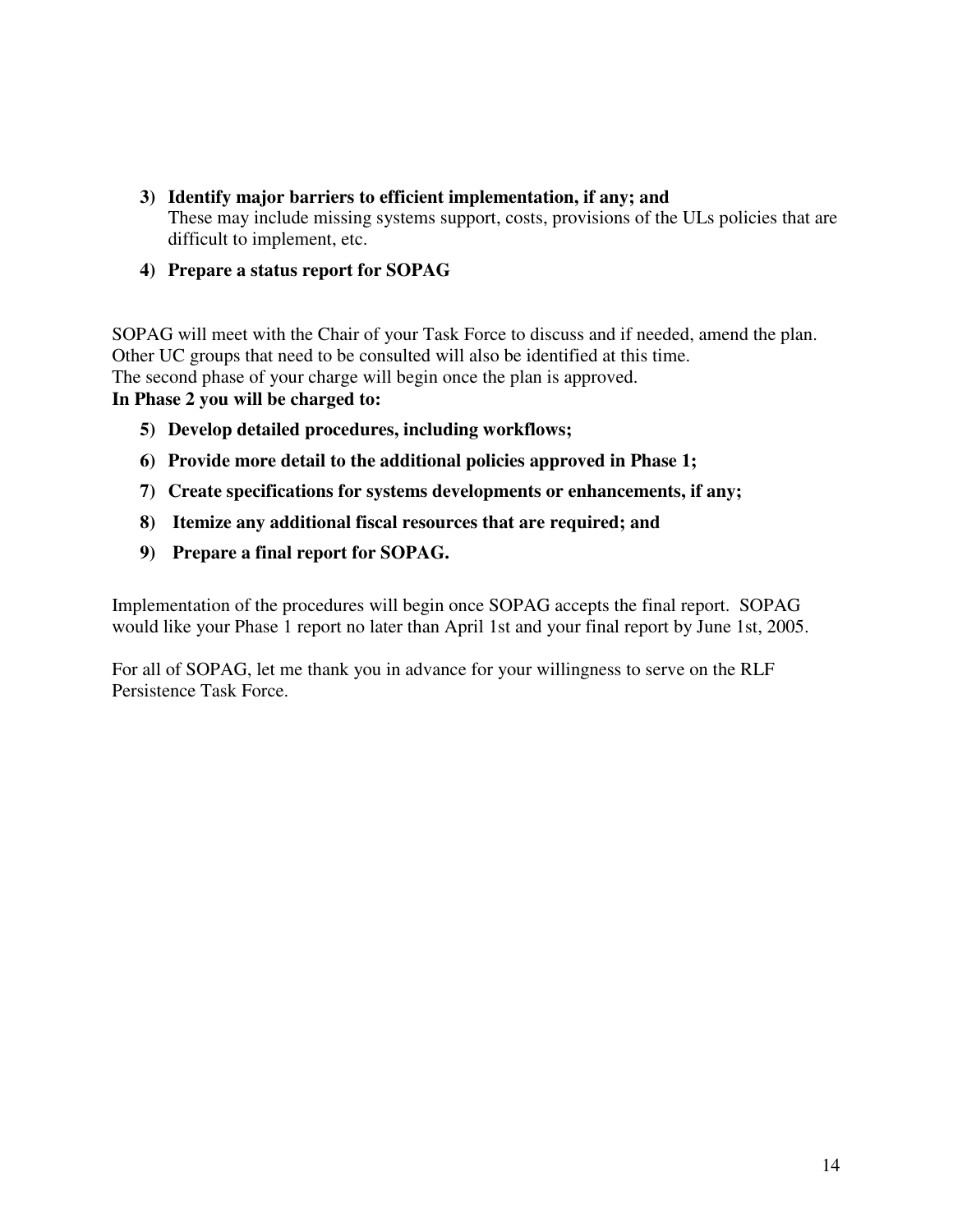December 1, 2005

Dear Colleen, Julia, Nancy, Phyllis, Sara, Scott and Jon,

Let me start out with a series of thanks! First, for your excellent Phase 1 report that the ULs have now endorsed. Everyone agreed that the RLF persistence path you've mapped out for us is much more practical than the original plan and, in the end, will promote wide-spread adoption of the policy. Great work!

Next my thanks to Colleen for agreeing to chair the TF for the final phase of your work. Finally, a welcome and thanks to Jon Thomas for agreeing to join your TF as a new member.

I've attached your charge and Phase 1 final report to this email. You will remember that Phase 2 calls for....

**In Phase 2 you will be charged to:**

- **1) Develop detailed procedures, including workflows;**
- **2) Provide more detail to the additional policies approved in Phase 1;**
- **3) Create specifications for systems developments or enhancements, if any;**
- **4) Itemize any additional fiscal resources that are required; and**
- **5) Prepare a final report for SOPAG.**

I'll ask Colleen to work with you all to recommend a completion date for the Phase 2 work and to send this date back to me.

Again, my thanks to you all! ...Bernie, SOPAG Chair

Interim Director for Collections Director for Library Technologies Director of the Northern Regional Library Facility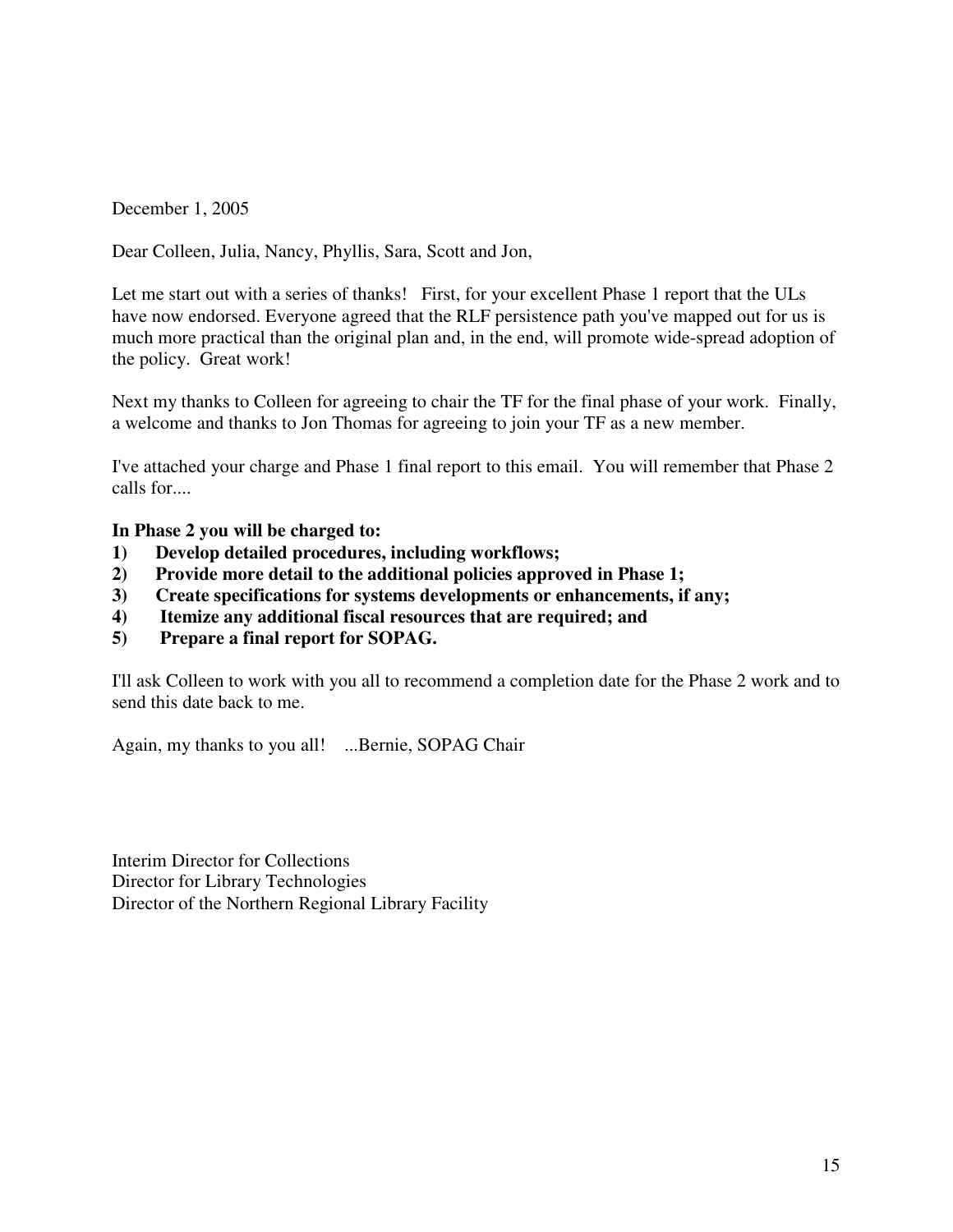# APPENDIX 2: Persistence Task Force Status Report

For the report, please go to:

http://libraries.universityofcalifornia.edu/sopag/RLF Persistence/Report rev.pdf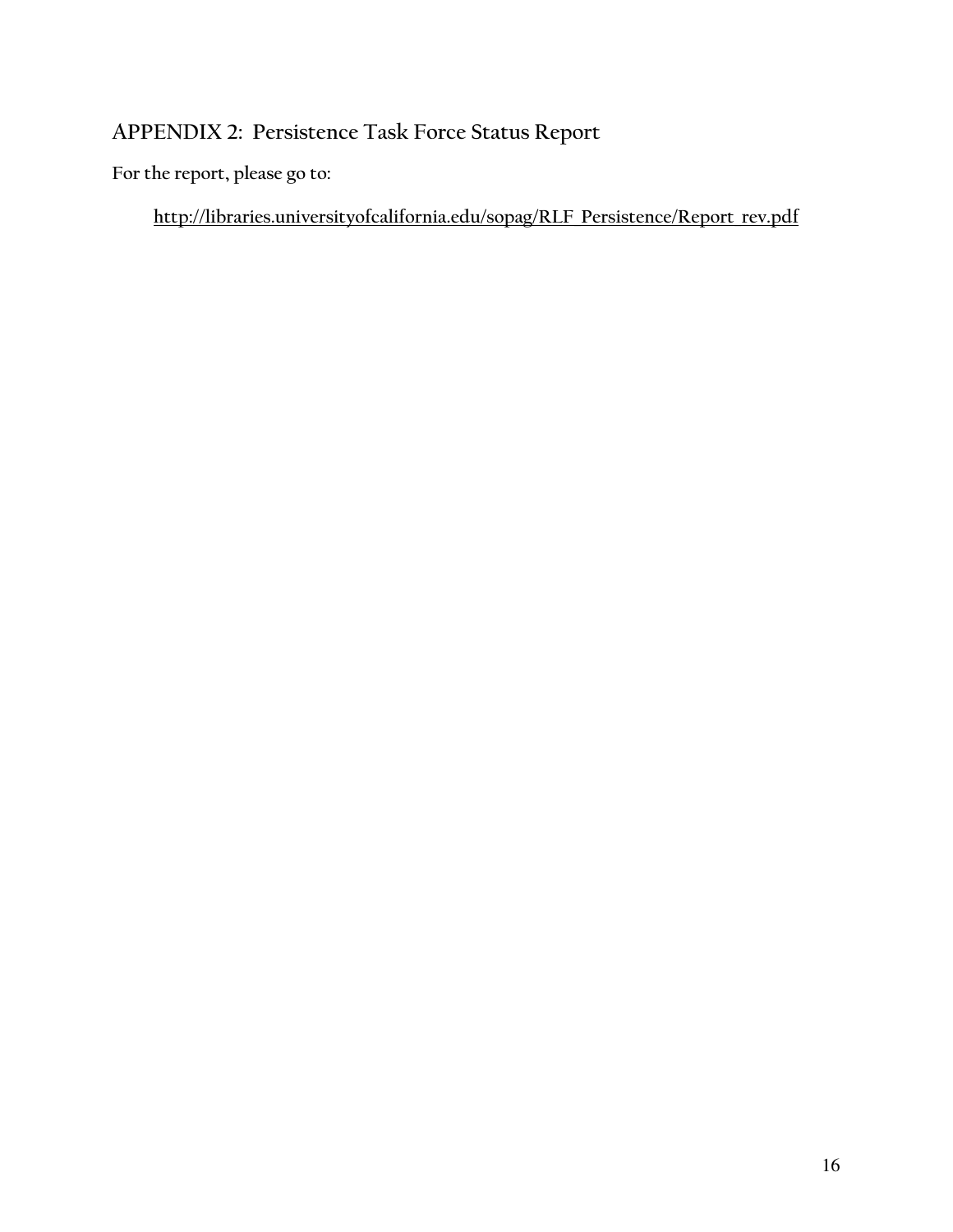# APPENDIX 3: Persistence Policy Definitions

## **Persistence Policy Definitions**

(Revised 04/12/06; posted by SOPAG 05/03/06) http://libraries.universityofcalifornia.edu:8081/sopag/RLF\_Persistence/

**Persistence**: deposits to the RLFs will be considered persistent, with persistence attributed to the title and all its volumes or parts. The depositing library retains ownership of the persistent title.

Persistent titles cannot later be withdrawn from the RLF and discarded by the depositing library.

Persistent titles may be recalled for an indefinite period of time to the depositing campus.

Persistent titles will be equally accessible to all UC libraries and to all on-site users at the RLFs.

Recalled titles must be equally accessible to all UC libraries, with circulation and services to other UC campuses comparable to the level of service provided by the RLFs.

Recalled titles can later be returned to the RLFs as persistent deposits.

Persistent deposits have one of two circulation statuses:

- 1. Circulate without restriction: the items may be loaned by the RLF to any UC library, and the item may be checked out to eligible UC borrowers following local circulation policies. These items may also be used on-site at the RLFs and may be checked out from the RLF to eligible UC borrowers who present a valid UC Library card. These items can also be loaned via ILL to non-UC libraries, either directly from the RLF or from a campus ILL center. Existing standard ILL loan periods will apply.
- 2. Building Use Only: the items may be loaned by the RLF to any UC library, but the item must only be used within the library. The items can also be used on-site at the RLFs, but the item cannot be checked out from the RLF. Building Use Only items are not available for ILL loan to non-UC libraries.

Non-circulating deposits cannot be designated as Persistent.

**Non-persistence**: non-persistence will be attributed to the title and all its volumes or parts. During a nine-month period immediately following implementation of the Persistence Policy, campuses will be allowed to identify selected titles within existing RLF deposits (deposits made prior to September 1, 2006) as non-persistent.

Non-persistent titles, at the request of the depositing library, may be deacccessioned from the RLF and returned to the depositing library.

Non-persistent titles will be removed from the RLF and replaced if another UC library offers their copy, in good condition, as a persistent deposit.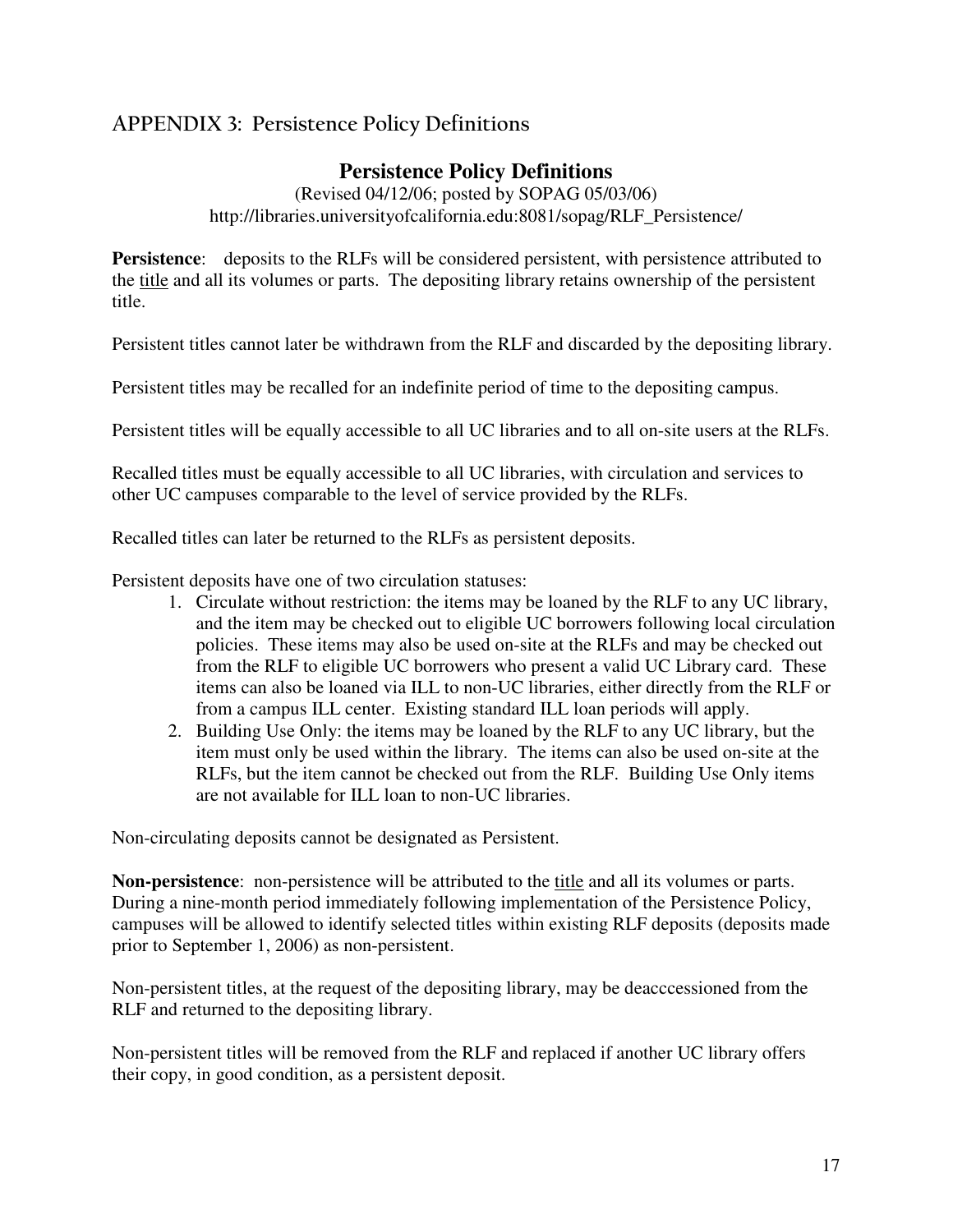Non-persistent titles will be marked in the RLF local databases (Gladis for NRLF and Voyager for SRLF). Campuses will have access to this information by searching the RLF databases.

Non-persistent titles may have one of three circulation statuses:

- 1. Circulate without restriction: the items may be loaned by the RLF to any UC library, and the item may be checked to eligible UC borrowers following local circulation policies. These items may also be used on-site at the RLF and may be checked out from the RLF to eligible UC borrowers who present a valid UC Library card. They may be loaned via ILL to non-UC libraries, either directly from the RLF or from a campus ILL center. Existing standard ILL loan periods will apply.
- 3. Building Use Only: the items may be loaned by the RLF to any UC library, but the item must only be used within the library. The items can also be used on-site at the RLFs, but the item cannot be checked out from the RLF. Building Use Only items are not available for ILL loan to non-UC libraries.
- 2. Non-circulating: the items may be requested only by the owning library. Ordinarily, they may not be used on-site at the RLF. They may not be checked out from the RLF.

Deposits to the RLFs made after September 1, 2006 may not be designated as non-persistent, except special collections, which are non-persistent by default.

**Special Collections**: special collection deposits are excluded from the persistence policy. For the purposes of this policy, special collections are those materials that are identified as such by the owning library at the time they are processed into the RLF and housed in the separate high security stack areas.

Special collections are designated as non-circulating. They can only be requested by the owning library for use in that library. Ordinarily, they may not be used on-site at the RLFs.

Libraries may continue to identify future deposits as special collections, and these deposits will be non-circulating.

**Non-UC deposits:** non-UC deposits are excluded from the persistence policy, pending action from the Shared Library Facilities Board.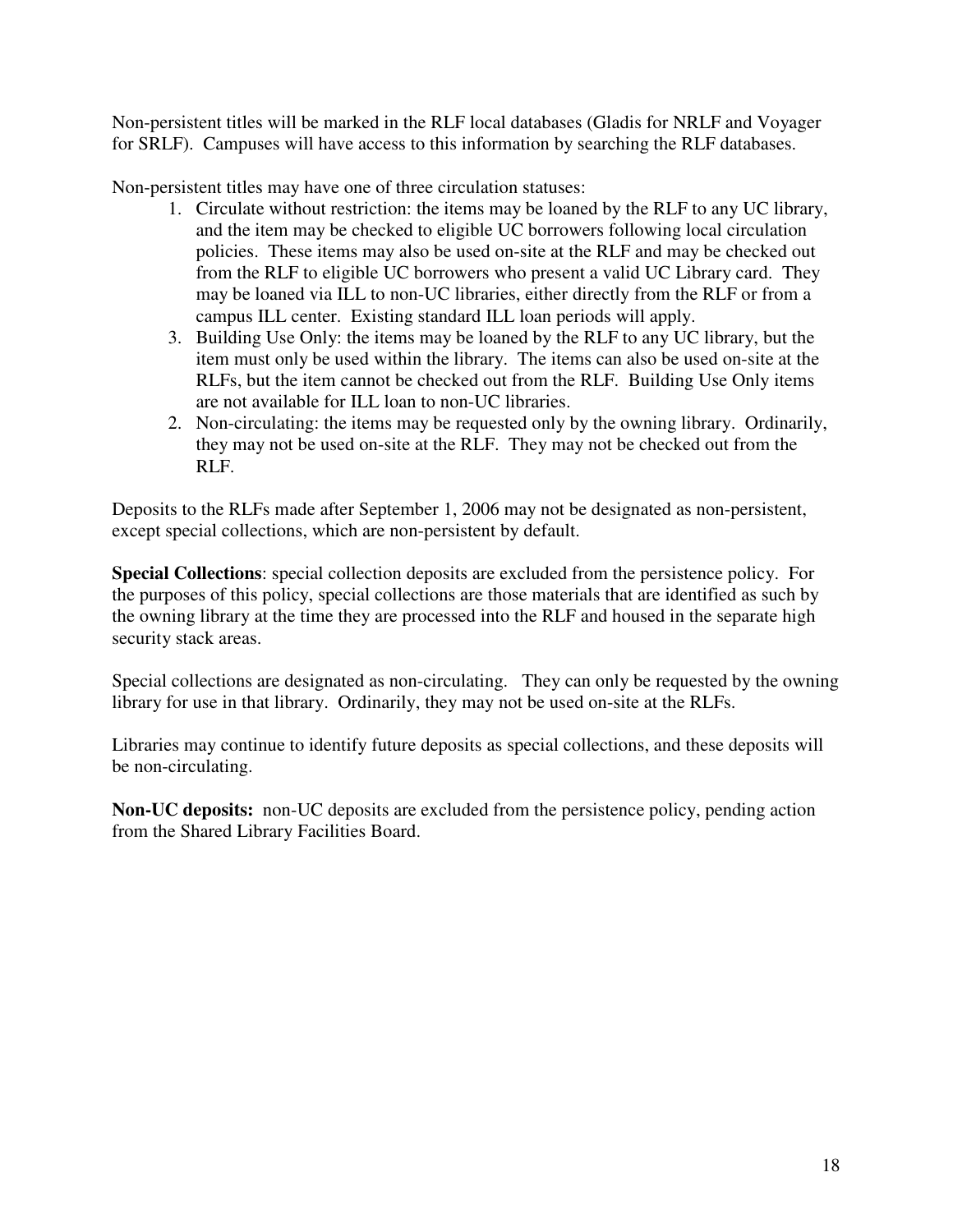## **APPENDIX 4: Persistence Policy FAQs**

## Persistence Policy FAQs

### (Revised 04/12/06; posted by SOPAG 05/03/06) http://libraries.universityofcalifornia.edu:8081/sopag/RLF Persistence/

## 1. Why the Persistence Policy?

One long-standing policy of the RLF program, the non-duplication policy, has in some instances prevented campus libraries from managing their collections in the most costeffective manner. The purpose of the Persistence Policy is to correct this problem.

This policy creates a new class of persistent deposits that will, "...give all UC campus libraries the assurance that they can withdraw duplicates of deposited items from their campus collections and rely with confidence on access to the copies deposited in the RLFs..." The full policy can read at:

http://libraries.universityofcalifornia.edu/planning/RLF Persistence Policy.pdf

2. Which materials currently on deposit will be made persistent?

All materials except special collections will be assumed to be persistent as of the date this policy is implemented. The campuses will have nine months from that date to identify those collections or titles they wish to be non-persistent, and to provide the RLFs with the necessary information to identify the materials. The RLFs will annotate the storage records to indicate non-persistent status.

[Note: For the purpose of this policy, special collections are those materials identified as such by the owning library at the time they are processed into an RLF and housed in separate high security areas.]

3. May a library declare all of its existing RLF deposits to be non-persistent?

Libraries are encouraged to make persistent as many of their RLF holdings as possible. However, it's understood that there are good reasons to designate certain types of materials or certain titles non-persistent - because of format, fragility, rarity, etc. Nevertheless, libraries should be aware that their non-persistent items will be withdrawn from the RLF and returned to them if other libraries decide to deposit persistent copies of those titles.

- 4. Who will manage the record keeping needed to indicate that a title is non-persistent? The staffs at the RLFs will do all record keeping in their systems to indicate nonpersistent status.
- 5. What does this mean for selectors/bibliographers?

In general, collection development staff will be responsible for identifying non-persistent collections/titles from materials already at the RLFs during the nine-month window at policy inception (as explained in #2 above). Following this implementation, all future deposits will be persistent, except for special collections.

6. Will the depositing library retain ownership of materials made persistent?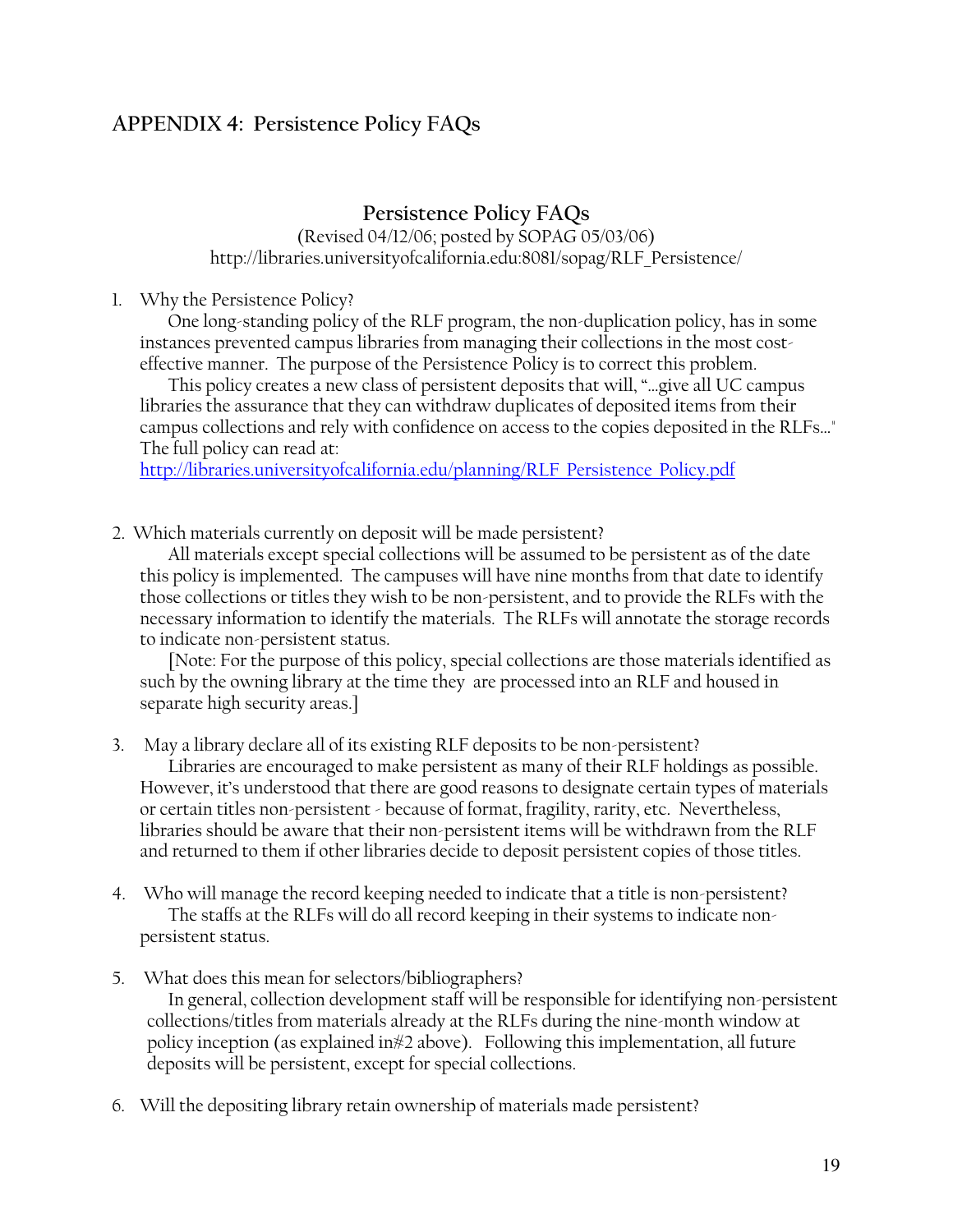The original depositing library will continue to own material it has deposited. Ownership is not shared with other UC libraries, nor are persistent collections part of the UC Shared Print program.

7. What does the policy mean to campus libraries?

Persistence will mean that all UC libraries have equal rights of access to any persistent item, but only those libraries that once owned a copy of the persistent item may count it as part of their volume holdings. The original depositing library is the only library that may recall an item back to campus for an indefinite period. In doing so, the library must identify the item as being persistent and must continue to make it available to the other UC libraries under the same conditions as when it was housed at the RLF.

- 8. Who will put procedures in place to manage the Persistence Policy? SOPAG has created the RLF Persistence Task Force to develop an implementation plan for the policy.
- 9. Are there limitations on the use of persistent materials?

Persistent items will be circulated to any UC library. Most items will not have restrictions on their subsequent use. Some items (as designated by the owning library) will be restricted to use within a UC library building. Consistent with existing UC ILL policy, persistent materials may be used for course reserves at any UC library according the established guidelines and any use restrictions (e.g., building use only). Persistent items that circulate without restrictions may also be loaned via ILL to non-UC libraries, either directly from the RLF or from a campus ILL center. Existing standard ILL loan periods will apply.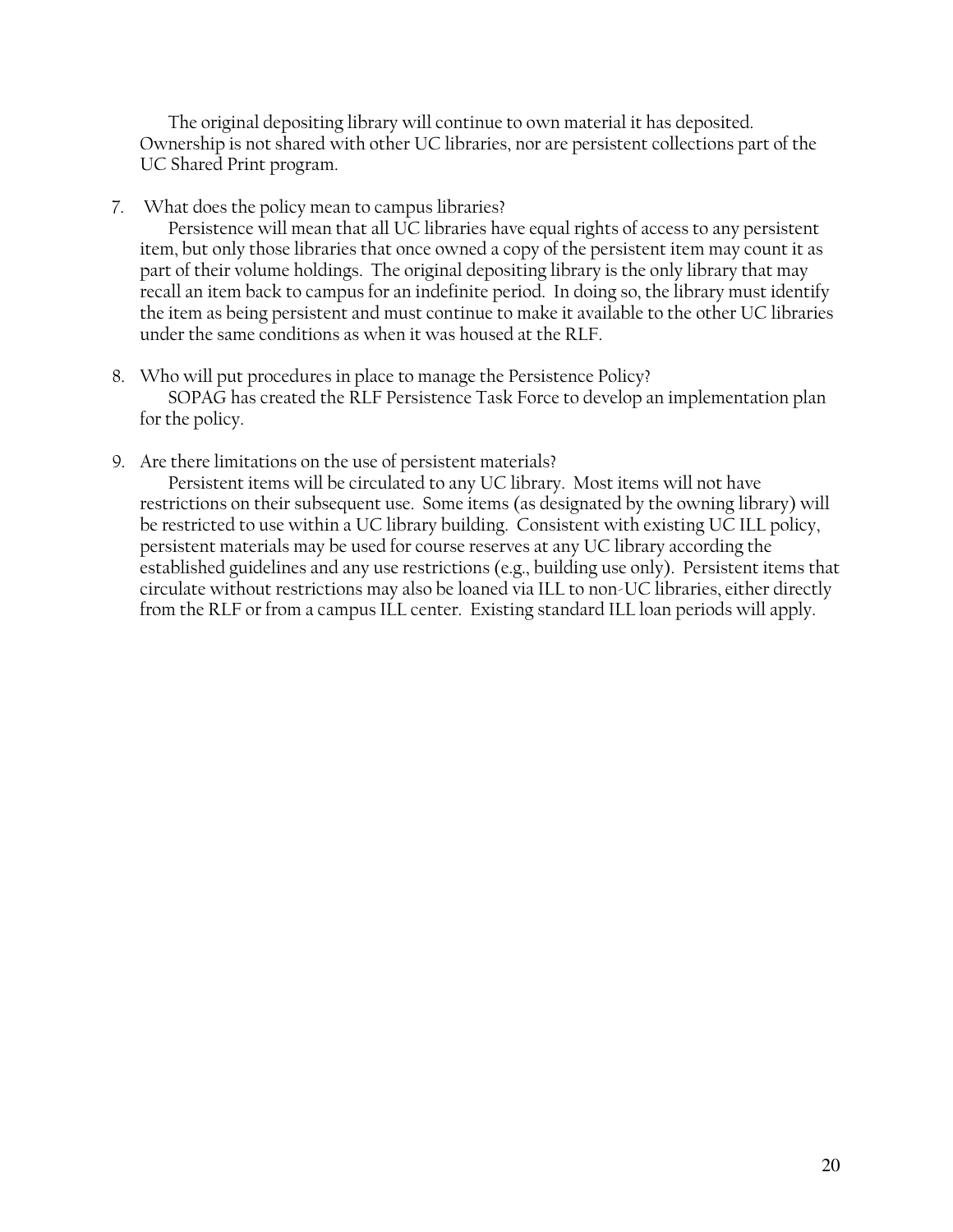# APPENDIX 5: Guidelines for Non-Persistent Deposits

## **Guidelines for Identifying Non-persistent Materials Among Existing RLF Deposits**

**(Revised April 20, 2006; posted by SOPAG 05/03/06) http://libraries.universityofcalifornia.edu:8081/sopag/RLF\_Persistence/**

The following guidelines do not apply to Special Collections, which are exempt from the persistence policy.

A non-persistent title is one that the owning library does not wish to make perpetually accessible to other UC libraries.

During the nine-month window **starting April 6, 2006 and concluding January 6, 2007**, the campuses will be asked to identify any of their materials among those already on deposit at the RLFs that they wish to declare non-persistent. *Beginning September 1, 2006, all new deposits to the RLFs will be persistent.*

Campuses are encouraged to apply the non-persistent status judiciously.

**Campus Responsibilities for Identifying Non-persistent Materials:** Each campus will be responsible for providing its RLF with specific information regarding the titles they wish to be designated "non-persistent."

**For large groups of material:** A general description of the group (e.g., by call number range, format type, circulation status, and/or owning library). For these groups of materials, campuses should work directly with the RLF director or operations manager to provide the information or specifications required to identify the individual records in Gladis or Voyager. If possible, the information will be used to automatically collect the records in Voyager or Gladis and update them as non-persistent.

**For individual titles:** An Excel spreadsheet containing the following information:

- Voyager (southern UCs) or Gladis (northern UCs) bibliographic record number
- title from the 245 field or call number
- owning library
- preferred circulation status (circulating/unrestricted; building use only; noncirculating)

| Gladis/Voyager<br><b>Record Number</b> | <b>Title or Call Number</b>                 | Owning<br>Library | <b>Circulation status</b><br>(C, B, N) |
|----------------------------------------|---------------------------------------------|-------------------|----------------------------------------|
| 1650678                                | Histoire du commerce et de la<br>navigation | UCLA/YRL          | <b>Building Use</b>                    |
| 3848759                                | Journal of British music therapy            | <b>UCLA/Music</b> | <b>Building Use</b>                    |
| 16897282E                              | <b>DK1.B94</b>                              | UCB/Main          | <b>Building Use</b>                    |
| 16869305A                              | Horizon                                     | UCB/Envi          | <b>Building Use</b>                    |

#### **Example:**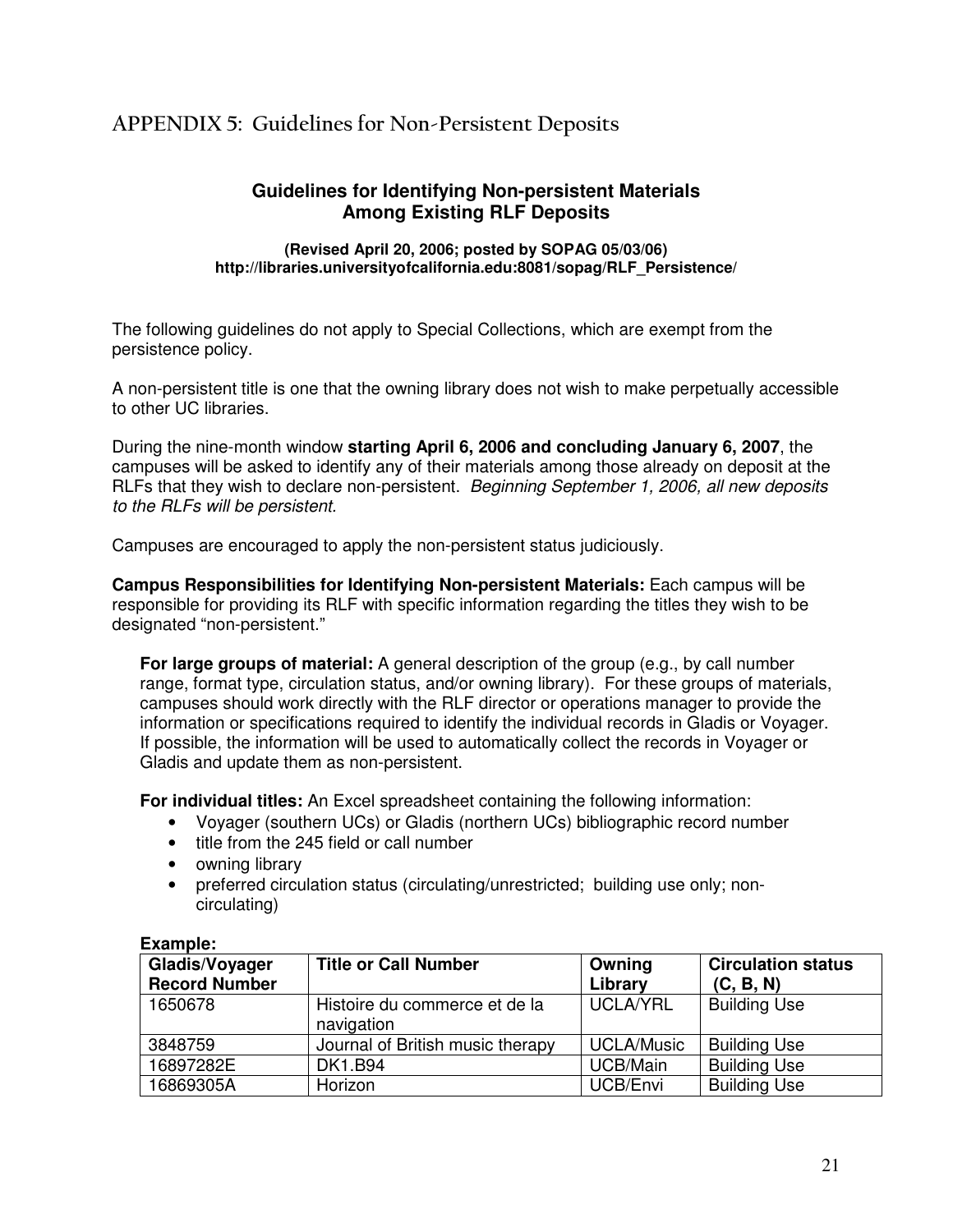# APPENDIX 6: Procedures for Recall

## **Guidelines for Recalling Persistent Materials to the Depositing Library Revised 06/14/06**

**Recall**: Return of an item previously deposited in an RLF to the depositing campus' library collection for an indefinite period.

(Note that recall applies to persistent items only. Non-persistent items and special collections items to be removed from an RLF will be deaccessioned, not recalled.)

Depositing libraries will have an occasional need to recall one or more of their own persistent items from an RLF for long-term housing on campus. Even when shelved on campus, recalled items will remain accessioned in the RLF on-line catalog and will retain their persistent status. The depositing library is obligated to maintain recalled items for use by any qualified UC borrower. If requested via interlibrary borrowing by another UC campus, the depositing library will provide access to the recalled items in accordance with the applicable RLF access and loan policies; i.e., access provisions will be the same as if the recalled items remained on deposit in the RLF. In most other ways, the depositing library may use recalled items as they would any other items in their circulating campus collections. Recalled items may be put on reserve, both by the depositing library and by other UC libraries (per the UC Intercampus ILL Code pertaining to RLF circulating materials). However, the depositing library may not withdraw recalled items from its campus collection. Once a recalled item is no longer needed on campus, it must be returned to the RLF.

### *Recall Procedures*

The depositing library will complete a Recall Request Form (available at the NRLF and SRLF websites). If the item to be recalled has been checked out to the depositing library and is in their possession, they will return the item along with a paper copy of the form to their RLF.

Upon receipt of the Recall Request Form, the RLF will re-process the item as follows:

- Add a shelving note to the RLF OPAC record indicating that the item has been recalled and is housed in the depositing library.
	- Examples: SRLF – On Recall to UCSB 02/01/07 NRLF – On Recall to UCB 02/01/07; shelved in MAIN
- Mark the exterior of the item to clearly indicate that it has been recalled to campus and that it retains its persistent status. (Marking may also include the assignment of a new RLF "recall" barcode label to the item, which would replace the standard RLF barcode.)

If the item had been checked out to the depositing library, it will be discharged from the RLF circulation system. The item will then be shipped to the depositing library as directed on the Recall Request Form. The RLFs will maintain counts of recalled items by campus.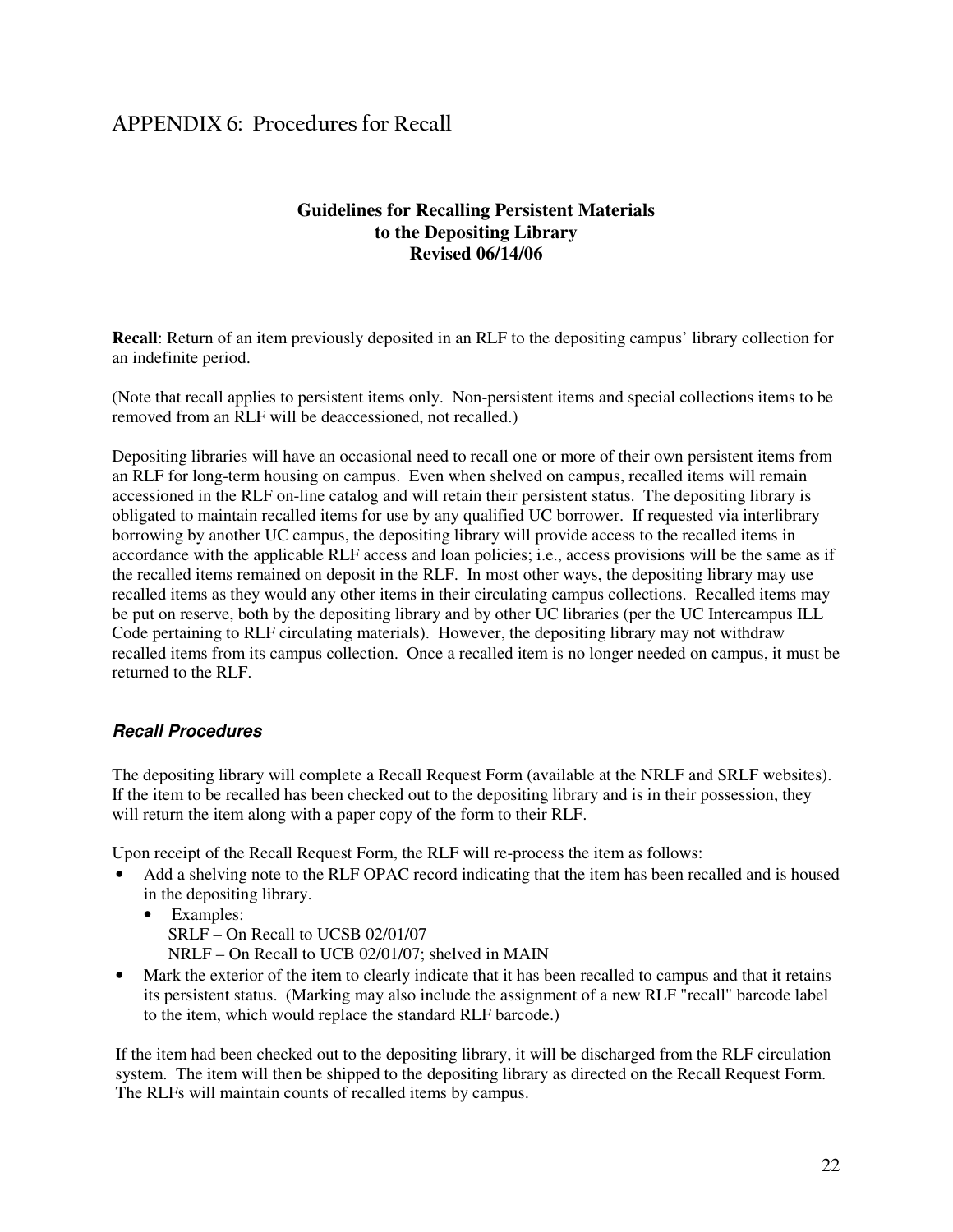Upon receipt of the recalled item, the depositing library will add a shelving note to their local catalog record indicating that the item has been recalled from the RLF to be housed with their campus collections (i.e., a note similar to the examples above). When the updated local record is loaded to Melvyl, the "On Recall" note may need to display.

### **UC Access to Recalled Titles**

A requirement of Recall is that the depositing library will provide the same level of access to the title as it would have received at the RLFs. Requests that are submitted by eligible users via Melvyl or via the RLF local system will be forwarded to the depositing library by the RLF for interlibrary lending or desktop document delivery (whatever is appropriate).

Every effort should be made to fill UC requests for the Recall title. If the depositing library is unable to immediately fill the request, the depositing library's ILL staff is responsible for notifying the user of the delay or the "not filled" status, in accordance with existing UC ILL policies.

Items that are lost or damaged while on Recall to the depositing library will be replaced or repaired by the depositing library.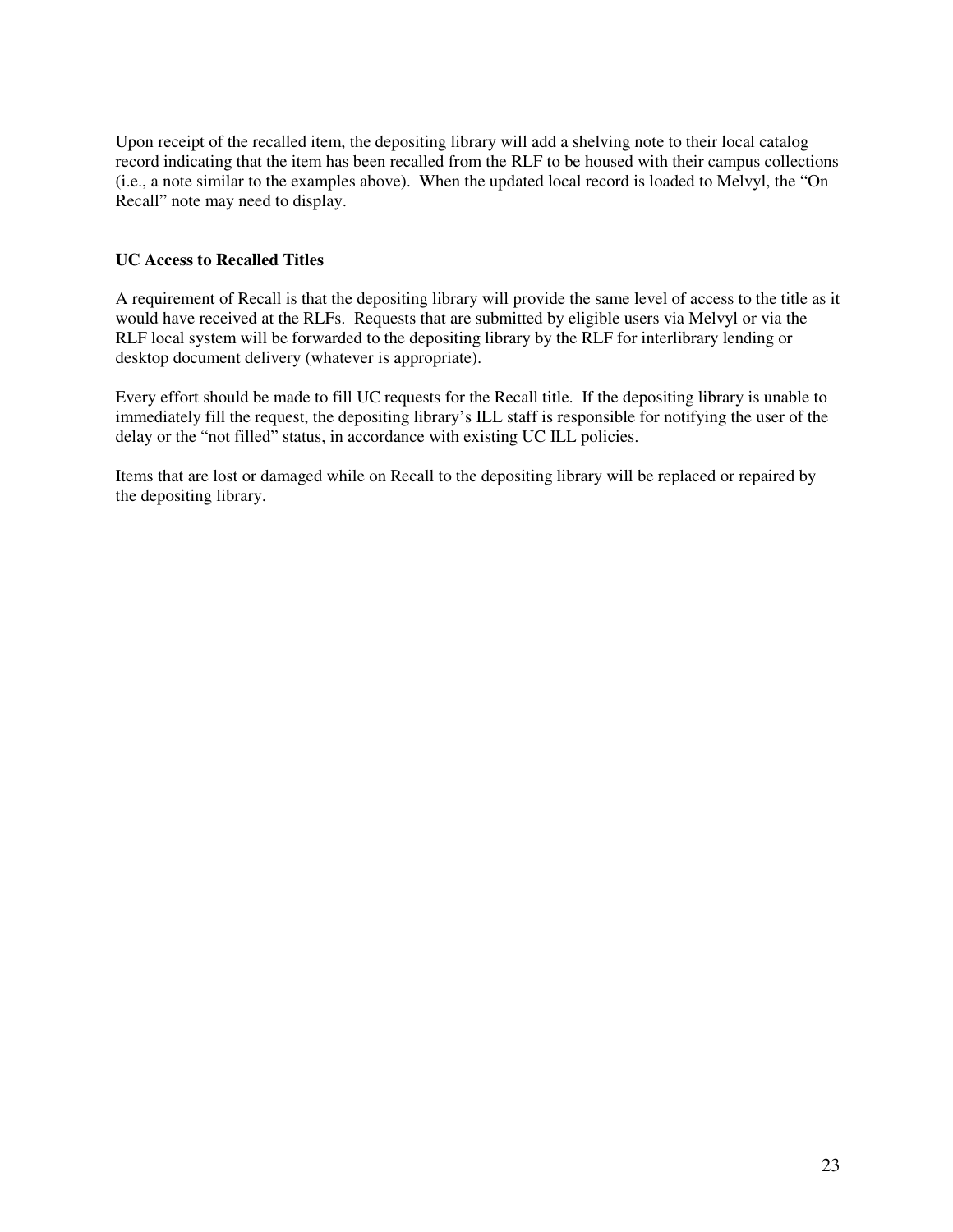# APPENDIX 6: Procedures for Recall

## **NRLF/SRLF Recall Request Form**

- Only the owning library may request recall of its material. Items must be re-processed at the RLF before being released on recall to the owning library.
- Submit one form per title to be recalled.

**O** I have the item(s). (Instructions: Complete this form and click the "Submit" button. You'll receive a confirmation via e-mail. Print a copy of the e-mail, insert it in the item, and return the item to the appropriate RLF.)

 I don't have the item(s). (Instructions: Complete this form and click the "Submit" button. You'll receive a confirmation via e-mail.) ~~~~~~~~~~~~~~~~~~~~~~~~~~~~~~~~~~~~~~~~~~~~~~~~~~~~~~~~~~~~~~~~~~~~~~~~

~~~~~~~~~~~~~~~~~~~~~~~~~~~~~~~~~~~~~~~~~~~~~~~~~~~~~~~~~~~~~~~~~~~~~~~~

Person requesting recall (Should be the owning library unit head or a bibliographer):

Address, including Library and Campus:

E-mail:

Phone:

Ship Items To:  $\Box$  Check if same as above

Name:

Address, including Library and Campus:

E-mail:

Phone:

Title to be recalled: